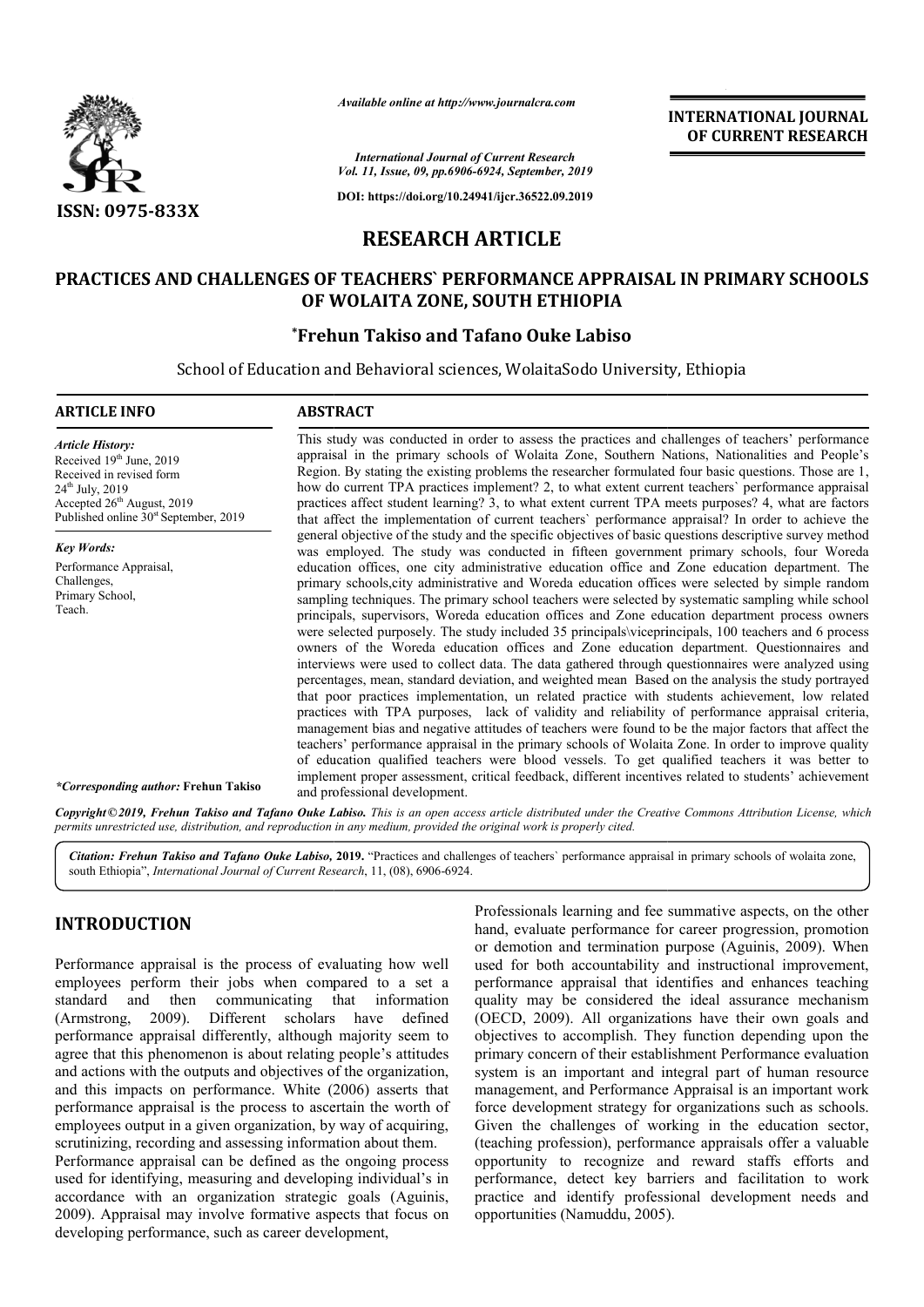Enhancing achievement and providing a quality educational experience for all students has long been the most important outcome expected of school. With evidence suggesting that teacher quality is the single most important school variable influencing student achievement Organization for economic cooperation and Development (OECD, 2005) the key role teaching teachers' play in enhancing student achievement is recognized. Given that teacher appraisal can be a key lever for increasing the focus on teaching quality (OECD, 2013) and that many reforms in the past have failed an understanding of various aspects of success performance appraisal is essential (OECD, 2005). Depending on the results of performance appraisal and year of teaching experience, teachers have got the opportunity of going up through seven stages of career ladder: - beginning teacher, junior teacher, teacher, senior teacher, associated lead teacher, lead teacher and senior lead teacher. Because of lack of clear criteria set up and complex nature of the evaluation system, teachers, vice-principals and principals have faced problems in practicing it. Therefore, conducting a study that focused on teachers` performance appraisal and problems of implementation is important current issue to conduct the study and solve the existing current problems. This study explored the challenges and practices afforded by teacher performance appraisal and its associated measures. Previous reforms will be outlined and follow description of the Zonal Performance and Development Framework for Woliata Zone primary schools.

**Statement of the Problem:** Teachers' performance appraisal (TPA) practices in Ethiopia are not without any problems. According to Yilma (2007) before 2004, in Ethiopia teacher's performance appraisal had its own limitations it was highly subjective and the criteria were not valid and reliable to appraise teacher performance objectively. Because this and other reasons the ministry of education (MoE) introduced new Result-oriented teacher performance appraisal criteria. However, there were many problems and limitations to implement on the ground. The present teachers` performance evaluation system is implemented with high levels of variation in schools. The cycle/steps are being adjusted, modified, simplified, ignored, and changed by individual school administrators based on their understanding of the process, dedication to the process, ability to conduct teacher performance, training received and time constraints. Teachers revealed the ways in which the present teacher performance evaluation system have obstructed or supported their work, the problems they have with the present system and the implications for teacher growth and development. The present teacher performance evaluation system does have the potential to impact teacher development, support teachers' work, holding teachers accountable, and influencing student achievement and school-wide effectiveness, if carried out properly by administrators who are equipped with the necessary skills, if teachers are educated on the purpose of teacher performance evaluation and how it can support their work and if done in an environment that trust, collegiality and collaboration, it may bring grate impact on the quality of education. The same is true in Wolaita Zone which found in SNNP Region .There is also implementation gap and certain problems those hinder the implementation of teachers` performance appraisal in the primary schools. There for the researcher was motivated to conduct study on the practices and challenges found in the area.

Based on above problems to conduct the study and suggest possible solution the following research question was raised by researcher

- How do teachers' performance appraisal implement in primary schools of Wolaita Zone?
- What factors affect the implementation of teachers` performance appraisal practices in primary schools of Wolaita Zone?
- To what extent teachers` performance appraisal practices affect students' learningin primary schools of Wolaita Zone?
- To what extent teachers` performance appraisal practices meet its` purpose in primary schools of Wolaita Zone?

### **Objectives of the Study**

**General Objective:** The general objective of this this study was to assess teachers` performance appraisals practices and suggest possible solution to the problems.

### **Specific Objectives**

## **The specific objectives were**

- To indicates the current teachers` performance appraisal practices implementation.
- To examine whether or not teachers` performance appraisal practices meet its purpose.
- To examine the effect of current teachers` performance appraisal on students learning.
- To identify major factors that hinders the implementation of current teachers' performance appraisal.

### **Significance of the Study**

The outcome of this study would provide the potential assist for curriculum planners of the Ethiopia education service. It would support the Ministry of Education in formulating policies and procedures for effective teachers` performance appraisal for leadership and management of schools throughout the country. This would also provide information to all interest groups who may find it very relevant in their fields of work. In addition, the result of the study would help school management, teachers and authors among others to produce effective and efficient teaching learning method and strategies that will make teaching and learning at the School level more appealing and motivating. Also, the result of the study would be helpful to researchers in their further contribution to the development of literature on education. Furthermore, the result of the study would be helpful for local, as well as national authorities, to provide the much-needed support for their school organization for the following purpose.

- It might help to indicate the methods of current teachers` performance appraisal practices implementation in primary schools of Wolaita Zone.
- It might show the influence of current teachers' performance appraisal practices on students learning.
- It might develop researcher understanding on the purpose of teachers` performance appraisal.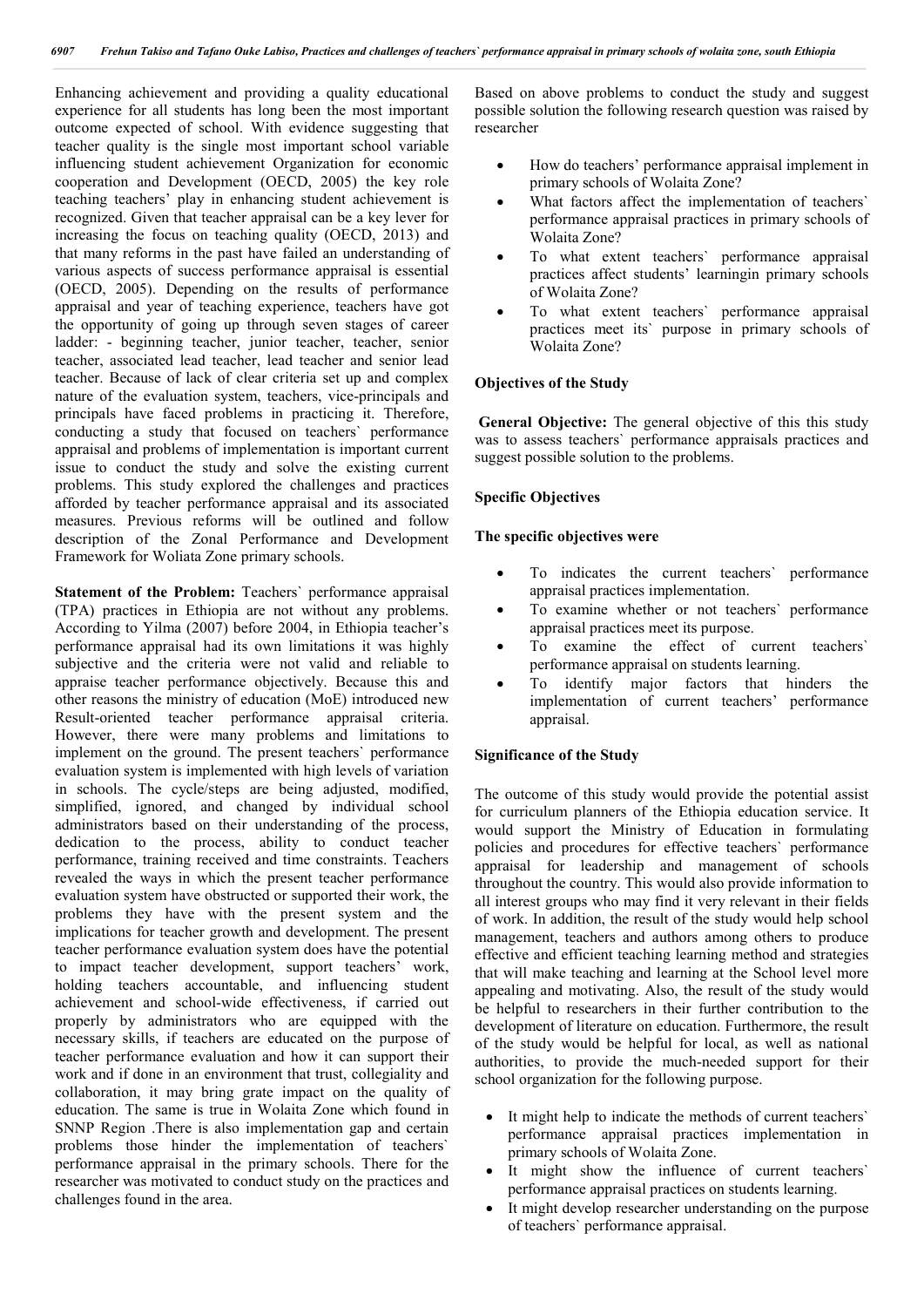- It might show the problems of current teachers` performance appraisal andto suggest possible solution on the implementation.
- It might Shaw direction for further study on the teacher performance appraisal practices and challenges.

**Delimitation of the Study:** Geographically the study delimited to 12 wored as and 3 cities administrative. From those woredas and cityadministrative 4 woredas and 1 city administrative have randomly take as a sample.. The woredas were Kindo Didaye, Sodo Zuriya, Damot Pulasa, Duguna Fangoand and Bodit town. Three primary schools were selected from each woreda and total 15 schools were taken randomly from 4 woredas and 1 city administrative.100 teachers, 15 principals, 20 vice-principals, 15, supervisors, 5 woreda process owners and 1 zone department process owners. Because conducting the study on total schools is unmanageable.

**Review of the Related Literature:** Enhancing achievement and providing a quality educational experience for all Students have long been the most important outcome expected of schools. With evidence suggesting that "teacher quality is the single most important school variable influencing Student achievement" (Organization for Economic Cooperation and Development [OECD], (2009), the key role teaching and teachers play in enhancing student achievement is recognized. Given that "teacher appraisal can be a key lever for increasing the focus on teaching quality" (OECD, 2013) and that many reforms in the past have failed (Kleinhenz& Ingvar son, 2010), an understanding of the various aspects of successful performance appraisal is essential.Teacher Performance appraisal can be defined as the ongoing process used for identifying, measuring and developing an individual teacher's performance in accordance with an organization's strategic goals (Aguinis, 2009).Appraisal may involve formative aspects that focus on developing performance, such as career development, professional learning and feedback. Summative aspects, on the other hand, evaluate performance for career progression, possible promotion or demotion and termination purposes.When used for both accountability and instructional improvement, performance appraisal that identifies and enhances teaching quality may be considered the ideal quality assurance mechanism. The OECD (2009b) acknowledges that: Raising teaching performance is perhaps the policy direction most likely to lead to substantial gains in student learning.... It is essential to know the strengths of teachers and those aspects of their practice which could be further developed. From this perspective, the institution of teacher evaluation is a vital step in the drive to improve the effectiveness of teaching and learning and raise educational standards (p.3). As the intensity of change quickens and the emphasis on keeping up with it heightens (Day, 2013), greater transparency demands that school systems compete in a global economy. An effective performance appraisal system will, ideally, assist in meeting these demands by holding employees' accountable, addressing underperformance and enhancing performance and practice (Zbar, Marshall, & Power, 2007). This paper explores the challenges and opportunities afforded by performance appraisal and its associated measures. Previous reforms will be outlined and followed by a description of the National Performance and Development Framework for Australian schools. As the first Australia-wide arrangement for teacher performance appraisal, its key features and the issues associated with implementing an effective performance and development system will be explored.

**Concepts of the Teacher Performance Appraisal:** The Teacher Performance Appraisal is built upon several key concepts:

- Self-assessment is fundamental to reflective practice that informs on-going Professional growth
- Student Academic Progress goals and Professional Growth goals are directly related to student outcomes
- Differentiated supervision is determined by multiple sources of data and Reflective conversations
- Effective feedback is on-going and occurs through collaboration based on multiple sources of data.

### **Self-Assessment**

Self-assessment is fundamental to reflective practice that informs on-going professional growth. The Teachers` Performance Appraisal includes performance rubrics designed to guide self-assessment and reflection based on professional practice. The Teachers` Performance Appraisal is based on seven performance standards of teaching: knowledge of students; knowledge of content & planning; instructional delivery; safe, effective learning environment; communication & collaboration; professionalism; and assessment of learning & student academic progress. Each of the standards includes sample performance indicators for high-quality teaching and learning. . Recognizing that teachers vary in their professional expertise based on training and professional experience, teacher performance is assessed on a continuum ranging from Applies to Integrates to Innovates. Teachers working on these ranges meet the Division-wide expectations for acceptable performance. Teachers performing below the Applies level enter into a performance improvement procedure. Applies: Implies that the teacher works at an emerging stage in the identified area Integrates: Implies that the teacher works with an advanced degree of competence that sets the standard for the profession Innovates: Implies that the teacher works at a level that demonstrates a deep understanding and serves as a model for practice

Student Academic Progress and Professional Growth Goals Student Academic Progress goals and Professional Growth goals written in the SMART format are directly related to student outcomes. The Teacher Performance Appraisal utilizes a SMART Goal structure as a specific tool to sustain the efforts of continuous improvement. The SMART Goal process requires that we monitor and adjust our actions as needed in the service of student outcomes such as habits of mind, high through the process of self-assessment; teachers should develop a Student Academic Progress goal written in the SMART format. It is recommended that the Student Academic Progress goal be attainable during the current school year. Teachers may also develop a Professional Growth goal that may evolve over the time until the next recertification year. Differentiated Supervision: The Performance Appraisal

**Supervision Continuum:** Differentiated supervision is determined by multiple sources of data and reflective conversations. Teachers bring varied levels of expertise to their work with students, regardless of their experience levels. Teachers' reflection on their own knowledge and instructional practice - guided by research-based rubrics that describe a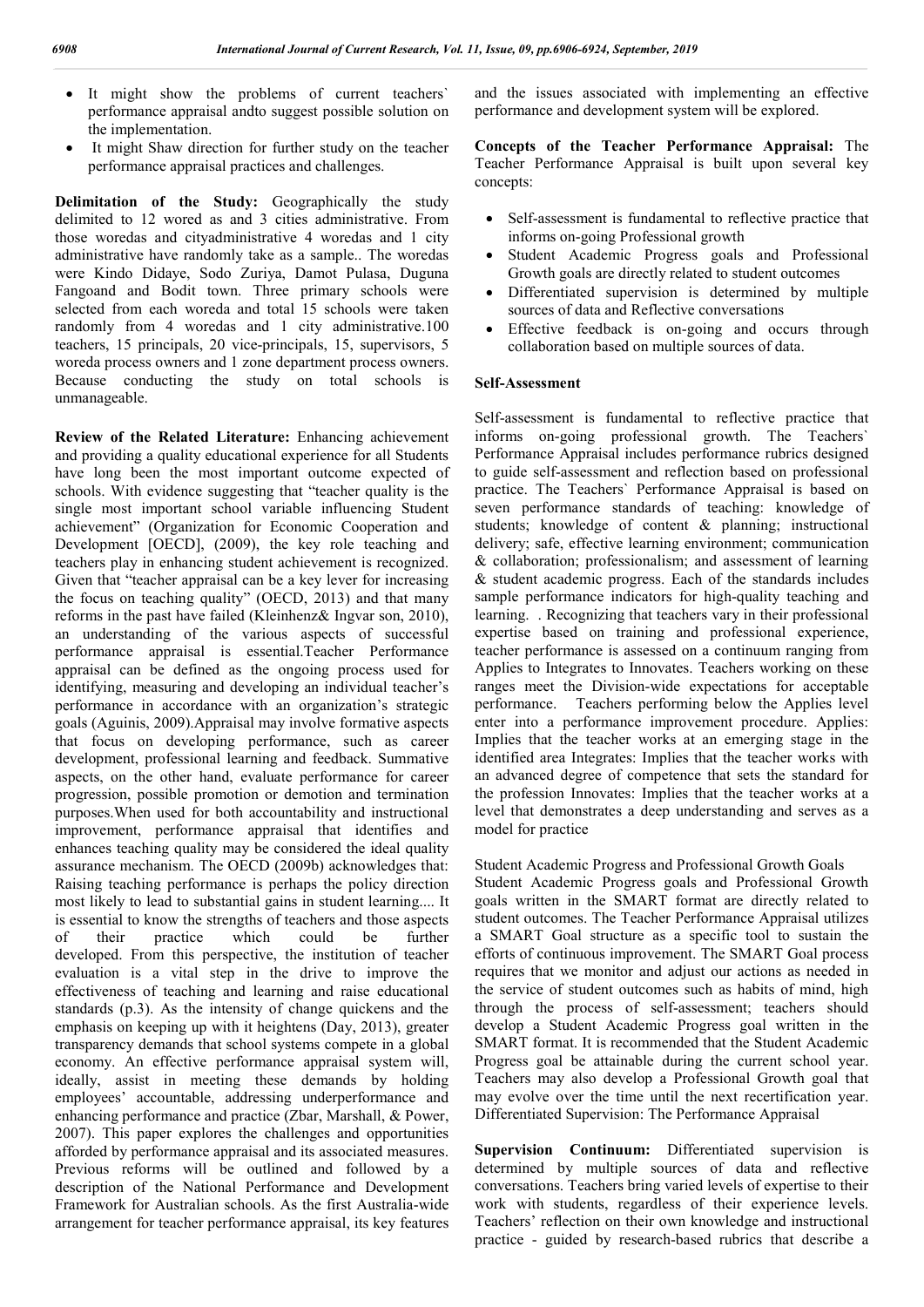continuum of best practices - is central to the formative Teacher Performance Appraisal process. Through goal-setting conferences, tenured teachers work collaboratively with principals to establish growth goals and to identify strategies to meet those goals. Principal teacher interaction, as well as the principal's supervisory approach, is adjusted along the Performance Appraisal Supervision Continuum as new formative information or data becomes available during the process. At the final performance appraisal meeting, the teacher and principal reflect on and discuss growth and goal attainment. The principal and teacher once again determine the supervisory approach that will guide interaction with the teacher for the next year's appraisal cycle.

- Collaborative/Teacher Determined: The principal functions as a facilitator in this approach that fosters interaction through which the teacher reflects, draws conclusions, and constructs or develops his or her own ideas. Outcomes should result from the teacher's autonomous decisions, but the teacher may use peers as key "critical friends" to support the growth process. This approach works best with experienced, knowledgeable teachers or those less experienced teachers who are selfdirected and well on their way to developing expert practices.
- Collaborative Balanced/Principal and Teacher Determined: This modelExtends from shared decisionmaking and works best with teachers who are shifting from Applies to Integrates practice. Through reflective interaction, the principal encourages the teacher to develop his or her own ideas to maximize ownership while using brainstorming and problem solving to determine mutually accepted next steps. Disagreement may occur through the principal's fostering of challenge and risk taking by the teacher.
- Directed Information/Principal Directed: This approach is used primarily with a teacher who must develop the knowledge, expertise, or confidence essential for collaborative discourse. This teacher seeks advice or needs directions from a principal who can provide expert information and experienced guidance. In this model the principal will initiate suggestions and propose alternatives then encourage the teacher to revise, refine, or innovate with his or her own ideas.
- Directed Control/Performance Improvement Plan: The principal makes decisions and tells the teacher how to proceed. This model is suited to performance improvement plan, in which a teacher needs focused direction from the principal regarding areas that require improvement.
- Effective Feedback/Multiple Data Sources

Effective feedback is on-going and occurs through collaboration. Teaching is a complex endeavor. Attempting to capture the essence of one's performance as a teacher through a single source of data is ineffective at best.By establishing multiple sources of data about one's performance as a teacher, we hope to better inform the teacher appraisal process through collaborative inquiry, analysis, and reflection around a variety of performance indicators. The collection of data from these multiple sources informs the recursive feedback process that leads to next steps for continuous improvement. Ojokuku (2013) carried out a study entitled "Effect of Performance Appraisal System on Motivation and Performance of Academics in Nigerian Public Universities".

The study sample was drawn from four (4) public universities in south western Nigeria. Data was sourced with the aid of a questionnaire, while percentage and multiple regression analysis were used for data analysis. Findings showed that the university academics see their performance appraisal system as not being accurate and fair enough because it does not capture adequately, all the job components that make up their performance during the review period. According to Berman (2005), appraisal and improvement are critical to developing and maintaining a strong capable workforce. Structured performance incorporates the institutions vision and mission into the overall evaluation of the employee. Scott  $\&$  Finch (2005) contend that, performance appraisal systems utilize standard assessment criteria, dimensional ratings, structured rating scales and explicit individual–peer appraisal. These components help to minimize subjective impressions and conscious or intentional biases. Sophisticated technologies for performance evaluations are well developed and increasingly common in both large and small institutions.

**Core Beliefs about Teacher Performance Appraisal:**  Albemarle County Public Schools' Teacher Performance Appraisal system is grounded on three core beliefs about teaching and learning:

- Teachers have a profound impact on student achievement.
- Professional growth is essential to developing and maintaining content knowledge, pedagogical knowledge and skills, and the knowledge and skills needed to integrate technology into teaching and learning.
- Professional relationships enhance commitment to continuous school Improvement and professional growth. Connecting the Teacher Performance Appraisal, Framework for Quality Learning, Professional Learning Community Model, and the Division's Strategic Plan…educators transform professional learning into action "when they read, write, observe, use various thinking strategies, listen, speak, and practice new behaviors in ways that deepen understanding, affect beliefs, produce new habits of mind and behavior and are combined ways that alter practice. Such professional learning produces complex, intelligent behavior in all teachers and leaders and continuously enhances their professional judgment."(Dennis Sparks, 2004)

What teachers know about teaching, learning, their students, their content, and the decisions they make on a daily basis are the greatest factors in determining how well students learn and to what extent that learning occurs. When teachers work in collaboration through structures and systems indicative of Professional Learning Community, teachers are more likely to engage in authentic professional learning, resulting in higher levels of learning for all students. Collaborative inquiry, analysis, and reflection are central to quality professional learning among Albemarle County educators.Implementation of the Framework for Quality Learning Model will only occur through the commitment of all educators to professional growth that produces deep understanding, transforms mental models, and produces a continuous stream of goal-focused actions (Dennis Sparks, 2004).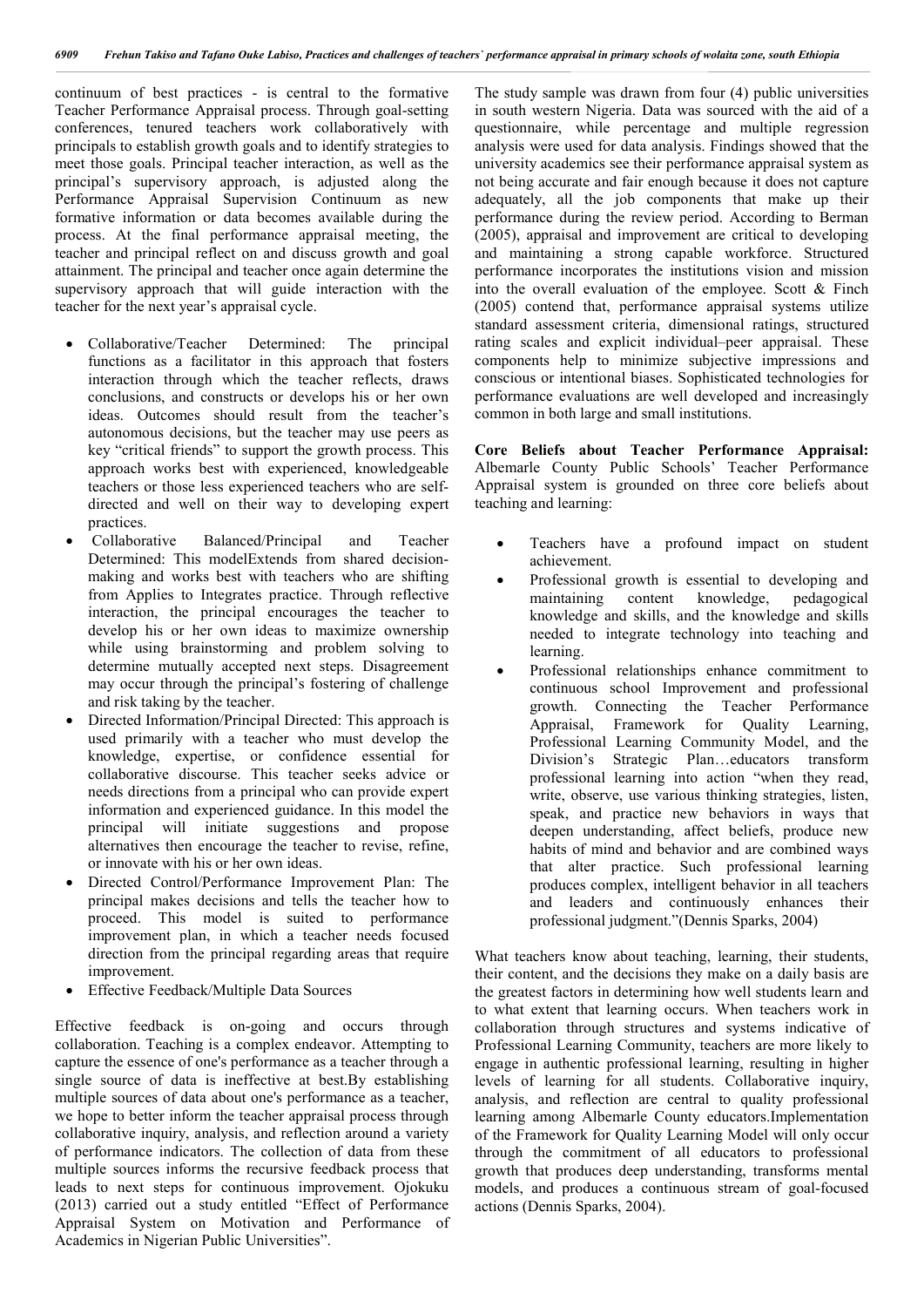## **Sparks challenges educators with three requests**

- Elaborate what you are learning in various ways (deep understanding)
- Examine your assumptions and beliefs (transformational learning)
- Ask: What's the next action? (Translate knowledge into action)

The curricular, assessment, and instructional models defined and described in the Framework for Quality Learning link to the Standards in the Teacher Performance Appraisal. Albemarle County educators attempt to create professional learning contexts those cause teachers to apply the best available knowledge and skills within and across schools. By creating opportunities for teachers to connect with one another in meaningful ways through structures that support development of Professional Learning Communities, teachers begin to work together to clarify questions posed by Richard &Rebecca DuFour and Robert Eaker –

- What is it we want all students to learn?
- How will we know when each student has mastered the essential?
- How will we respond when a student experiences initial difficulty in learning?
- How will we deepen the learning for students who have already mastered essential knowledge and skills?
- Meaningful and varied formats for teachers to center their conversations with one another around student learning extends their capacity to create, communicate, organize, and act on knowledge about teaching and learning (David Perkins, 2004). The Albemarle County Public Schools Teacher Performance Appraisal acknowledges that, in order to be successful, educators must work within a culture of professional learners committed to meeting the educational needs of all students. As such, our three core beliefs about teaching and learning are foundational to the Teacher Performance Appraisal system

**Performance appraisal from a global perspective:** Since the 1980s there has been an unprecedented era of educational reform across the globe. Schools, and other educational institutions around the world, have experienced a time of unprecedented "government intervention in terms of the curriculum that is taught and the ways in which educational establishments are monitored" (Brundett& Rhodes, 2011, p. 1). The notions of quality and accountability in schools have been at the forefront of this educational reform. Mausethagen (2013), in a study related to this increased focus on accountability within the educational context and the associated impact on teacher relationships, found that there were two key factors that led to these significant changes in educational policy relating toteacher accountability around the world. The two key factors identified were a range of policy statements from the United States in the 1980s concentrating on the agenda of restructuring education, and the involvement of the Organization for Economic Co-operation and Development (OECD). Since the 1990s the OECD has produced many documents and reports relating to the educational policy reforms around the world. Mausethagen (2013) recognizes the significance of these reports and explains that "the OECD plays an important role in legitimizing new initiatives in national policy development" (p. 18). In the context of performance appraisal these changes to accountability policies "place a greater focus on student performance and often position goals and outcomes outside the control of the professions. These developments have led to a stronger emphasis on policies related to individual selfdiscipline and accountability of performance" (Mausethagen, 2013, p. 18).

**Teachers' Performances Appraisal system in Ethiopia:**  According to Yilma (2007:46) in Ethiopia, teachers" performance evaluation started in the 1930s, and its main purpose was to control and inspect the instructional process. Later on, it continued to operate by changing its name to supervision and its function was largely remained unchanged. Berhanu (2006:7) reported that, since 1996, in Ethiopia in addition to administrative evaluation, students and parents" evaluation of teachers" performance has been in effect at elementary and secondary government schools. The evaluation criteria of the near past of teachers" evaluation system comprised both trait and performance based criteria. In these criteria, how work is done is given much emphasis than what work is done. Graphic rating type ofperformance appraisal had been employed to appraise the overall teachers" performance. As described by Robbins and Decenzo (1988) in the graphic rating scale, the individual employees is assessed not only on the quality and quantity of work but also includes personal traits, such as cooperation, loyalty, reliability and job enthusiasm, which have positive or negative impact on employees" performance.

The major objectives of the past teachers" evaluation as stated by MoE (1980:68) were: (i) to provide education opportunity, salary increment, promotion and reward to effective teachers. (ii) To identify inefficient teachers" and arrange in service training to help then minimize their weakness (iii) To develop positive proportional attitude and (iv) To take proper measure on teachers" who do not improve their performance after taking in service training. (v) To measure the attainment of the objectives of the educational process. Later, in 1996 the MoE added a new process of performance appraisal which was career ladder plan, which helps to create hierarchies among teachers and provide a means for promotion from one level to the next higher level accompanied by proportional salary increment. According to Berhanu (2006) the 1996 performance appraisal was substituted by evaluation system which iscalled ROTPA. Hence the following points were described as the objectives of ROTPA: Ensuring that managers and employees are fully performing to their level best as expected of them in terms of quantity, quality, time and cost, identifying strengths and weakness at organizational level, department group, and individual level with intention of improvement in the fourth coming performance period, identifying the need assessment for development and training both for the managers and employees, providing performance based payment or incentive for the managers and employees and making decision on management and employees" matter that is based on tangible documents and concrete facts.

**Defining Quality: Adopting Standards:** Standards describe actions and performance thus outlining the functions of individuals within a profession (Celik, 2011). For teachers, standards attempt to define quality teaching. Ranging from generic to subject-specific attributes, they outline what a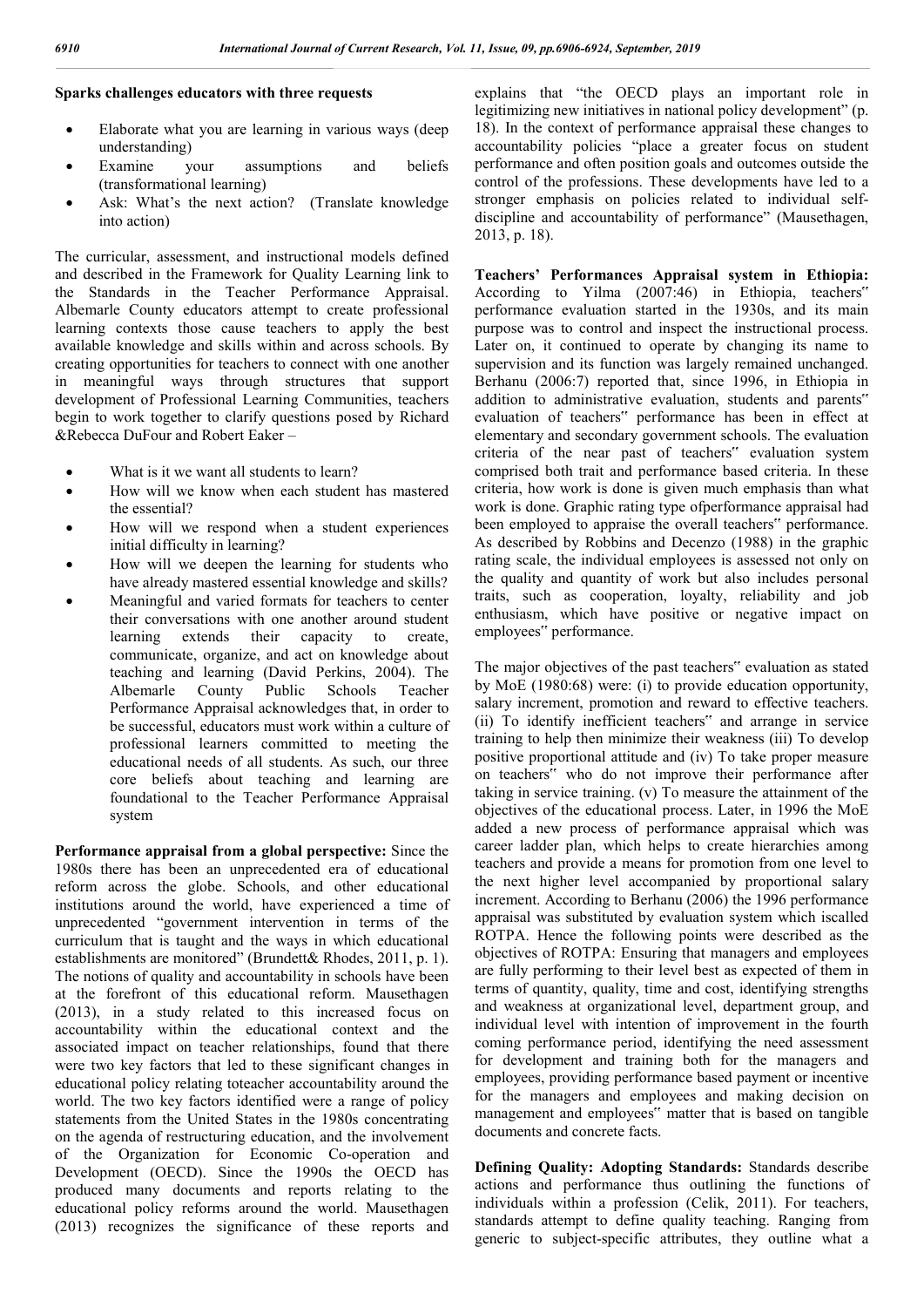teacher should know and be able to do. Standards are used in many performance appraisal schemes to evaluate and guide teacher development (Kennedy, 2010), with a general agreement that standards and a shared understanding of quality teaching are foundations of any effective appraisal system (OECD, 2013b).Research in the late 1980s and early 1990s saw a focus on teacher quality and the provision of quality teacher education programs (Ingvarson, 2010).Australia was not alone in the promotion of quality teaching, with the adoption of rigorous standards figuring prominently in public debate in the United Kingdom and United States (Louden, 2000; Sachs, 2005).Tensions associated with the development of exemplary standards (alongside a proliferation of professional associations, national boards and agencies) meant that various groups, including teaching and subject associations, competed to represent the profession.

While many developments were driven by a desire to increase the 'professionalism' of teachers and teaching, standards that reflect the intricacies of teaching, 'allowing it to be the start as well as the science' (Phillips, 2012) was-and is-a complex matter. Although standards are important, Darling-Hammond (1994) cautioned against policy that focused solely on introducing standards and claimed that it is not so much the standards that would improve the education system, but how the standards were used. Within the performance appraisal process, standards provide scope for teachers and school leaders to make informed decisions about teaching performance and may assist in identifying future areas for growth and development. In Australia, a description of what constitutes teaching quality is encapsulated in the Australian Professional Standards for Teachers (Australian Institute for Teaching and School Leadership [AITSL], 2011). According to the Australian Institute for Teaching and School Leadership (AITSL), standards aim to articulate expectations for teaching, foster consistency and accountability and serve as the foundation for performance review at the end of the appraisal cycle.

**The Effectiveness of Performance Appraisal:** Performance appraisal research falls into three main groups: the first group examines the variations in student learning from teachers within the appraisal process, the second evaluates teacher perceptions of the impact of the process on their practice and levels of motivation and the third evaluates effective performance appraisal conditions (Isore, 2009).

**Variations:** The first body of research compares outcomes for students whose teachers have participated in performance appraisal with those that have not. A sub-set compares student outcomes against results from the teachers' appraisals to determine whether the process was successful in identifying teacher quality. This body of research often draws on Value Added Measures (VAM), which aim to measure the teachers' contributions to student outcomes by Comparing current test scores with test scores from the same students in previous years, as well as with scores of other students at the same grade level (Isore, 2009). Although VAM have gained in popularity over the last decade as tools for measuring teacher effectiveness (Berliner, 2013; Konstantopoulos, 2012), they are unlikely to provide the solution to building teacher capabilities (Valli& Finkelstein, 2013). A failure to acknowledge the many aspects that contribute to teacher quality and student outcomes (OECD, 2005) - including the role school, peers, former teachers, pre-service programs and

experiences play - makes VAM problematic (Berliner, 2013). Using student test results as the sole means of evaluating teacher quality is contentious (McArdle, 2010). Masters (2011) cautions that "when performances are evaluated only in terms of measured results, employees and organizations find ways to 'game the system'" (p.1). While VAM may be difficult to correlate directly to the teacher, the Measures of Effective Teaching (MET) study (Gates Foundation, 2010) points to significant progress in the use of VAM. Used alongside additional sources of data, VAM are more likely to predict the effectiveness of a teacher and teaching and may offer, "a more accurate and nuanced view of the relationship among teacher qualifications, characteristics, practices, and student achievement growth" (Goe, 2013, p.238). The National Board for Professional Teaching Standards (NBPTS) voluntary certification process in the United States is a performance appraisal system that both develops and recognizes (through certification) quality teaching. While some evidence suggests that students of teachers who obtain certification through the NBPTS system do better on standardized tests than students of non-certified teachers (Goldhaber& Anthony, 2007; Smith, Gordon, Colby & Wang, 2005) other research suggests that there is little difference between the two (McColskey&Stronge, 2005; Sanders, Ashton & Wright, 2005): on balance, the NBPTS process appears to have a significant impact on teachers and the students they teach. A meta-analysis (Compensation Technical Working Group, 2012) of the NBPTS system concludes that students taught by a certified teacher more often than not outperform students taught by a non-certified teacher. Although there is evidence that supports a connection between teacher appraisal and student outcomes, research findings linking student outcomes directly to the evaluation of teachers vary (Isore, 2009). Explanations for varied results may be explained by inconsistencies in teacher ratings from school to school and from one year to the next (Darling-Hammond, Amrein-Beardsley, Haertelz, & Rothstein, 2013), or the shortcomings of linking student outcomes solely to the teacher.

**Teachers' Perceptions:** The second group of studies evaluating the effectiveness of performance appraisal focuses on teachers' perceptions of the effect of the appraisal process on their motivation and practice. Lustick and Sykes' (2006) evaluation of the NBPTS found teachers involved in the certification process went on to apply what they had learnt in the classroom and had a new found enthusiasm for teaching and learning. The OECD's Teaching and Learning International Survey (TALIS) which involved 90,000 secondary teachers and principals across 24 countries found that the greater the emphasis placed on a specific aspect of teaching in the feedback offered through the performance appraisal process, the greater the impact teachers believed it had on their teaching (OECD, 2009a). This provides useful insight into the formative aspects of appraisal and the extent to which teachers believe the process assists in developing their practice.

**National and International Reforms:** Signifying acceptance of the essential role of the teacher in the development of human capital (Groundwater-Smith, Ewing & Le Cornu, 2007), reforms in the late 1990s and early 2000s continued, fuelled by greater school comparisons, choice and international competitiveness (Cochran-Smith, 2010; Connell, 2009; Kelly, 2012). Economic planning, further research and corresponding policy developments (Valli& Finkelstein, 2013) saw education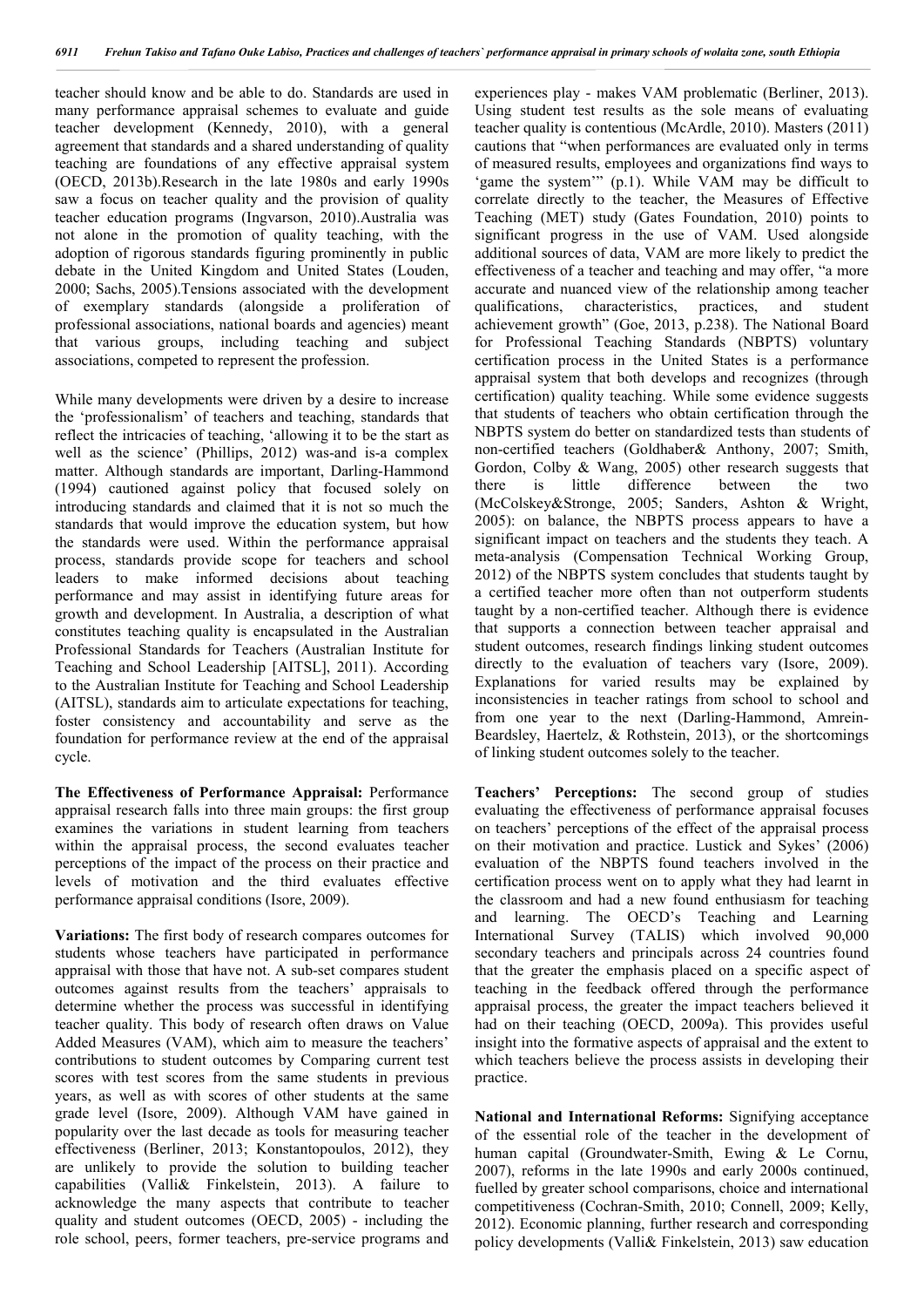policies move "toward a stronger focus on accountability and on careful analysis of variables affecting educational outcomes" (Stronge, 2002, p.viii). International comparisons through the OECD's Program for International Student Assessment (PISA), the International Study Centre's Trends in International Mathematics and Science Study (TIMSS), the Progress in International Reading Literacy Study (PIRLS),the Global Entrepreneurship Monitor (GEM) and national comparisons through initiatives such as My School (launched in 2011 to provide greater transparency between Australian schools) made it possible to judge educational outcomes within and between school systems. With evidence suggesting "that the main driver of the variation in student learning at school is the quality of the teachers" (Barber &Moushed, 2007, p.12), the impetus to compete in a global, knowledge-based market (Goodwin, 2010; Ingvarson& Rowe, 2008) highlighted the need for school systems to evolve and meet the demands of an increasingly skilled work force. During this period, a suite of national and international policies highlighting teacher quality agendas emerged. The National Commission on Teaching and America's Future report, What Matters Most: Teaching for America's Future and the No Child Left Behind Act led reform agendas in the United States, while the OECD (2005) report, Teachers Matter, contributed to international discussion on professionalism, standards and teacher quality (Connell, 2009). In Australia, reports including Teaching Talent: The Best Teachers for Australia's Classrooms Kleinhenz, et.al, (2008) and the Melbourne Declaration on Educational Goals for Young Australians (Ministerial Council for Education, 2008) contributed to national dialogue around teacher and teaching quality (Connell, 2009; O'Meara, 2011).

The Melbourne Declaration highlighted the agenda for Australian education reform and emphasized the roles teaching and teachers play for all students in accessing a quality education. Evidence suggesting effective appraisal and feedback improve teacher performance has driven many reforms. These reforms have included inspections by superintendents, various performance payment schemes and performance reviews conducted by school principals or external inspectors. While both formative and summative means may have their place within performance appraisal, research indicates a focus on development to be the most effective in improving classroom teaching quality (Hay Group, 2012). A good performance and development process should both guide reflection and professional development and provide a framework for making a point-in-time judgment and giving feedback for further development. For many general critics of education, however, performance appraisal is often about judgment. Many performance appraisal systems have failed to inform teachers about what needs to be improved or supported their development to do so. A study by Weisberg, et.al, (2009), The Widget Effect: Our National Failure to Acknowledge and Act on Differences in Teacher Effectiveness reported that of the 15,176 teachers surveyed, 75 per cent believed that nearly all teachers received high ratings (good or great) during the appraisal process and that poor performance rarely led to teacher dismissal. Less than half (43 per cent) believed that performance appraisal practices actually helped teachers to improve and that professional learning was rarely tied to the process (Weisberg et al., 2009).Other teacher-based surveys yielded similar results, with 69 per cent of respondents in one study Claiming performance appraisal was 'just a formality' (Duffet, Farkas, Rotherham, &Silva, 2008) and in another 63 per cent believing that appraisals were undertaken

largely to meet administrative requirements (OECD, 2009a). In Victoria, the Performance and Development Culture Accreditation Scheme, released in 2004 as part of the Blueprint reform in public schools, aimed to promote greater consistency between school's performance appraisal processes - as each school sought accreditation and proved that their school had key performance and development processes.

**Potential Problems in Performance Appraisal Implementation:** Jack (2011), in his article "so what would an ideal PA looks like?" noted that it is much easier to find problem in doing performance appraisal than to find solution for improvement. And the performance appraisal implementation has been criticized in many areas. While organization may seek the performance appraisal process to be free from personal biases, prejudices, and idiosyncrasies, a number of potential problems can creep into the process (Robbins, 1996). Problem related to performance appraisal can be of three general types. These are:-

**Human Errors (Rating Biases):** Human errors are errors that happened without the supervisor knowledge about them and have much control over them. To the degree that the following human factors are prevalent, an employee's evaluation is likely to be distorted:

**Single criterion:** A typical employee's job is made up of a number of tasks. Where employees are evaluated on a single job criteria, and where successful performance on the job requires good performance on a number of criteria, employees will emphasize the single criterion to the exclusion of other job-relevant factors.

**Halo error:** One of the most common errors in PA is the halo effect. It is the influence of a rater's general impression on ratings of specific rate qualities (Solomon son & Lance, 1997). The rater gives subordinates good grades although their performances are not worthy. Sometimesone prominent characteristic of the subordinate may color the supervisor's perception of other qualities of the subordinate.

**Recency error:** This error occurs when raters use only the last few weeks or month of a rating period as evidence of their ratings of others. Raters forget more about past behavior than current behavior (Ivancevich, 1992). Recency refers to the proximity or closeness to appraisal period. Generally, an employee takes it easy for the whole year and does little to get by the punishment. However, as appraisal time gets closers, he or she becomes very active creating an illusion of efficiency in the rater thereby affecting his or her appraisal decision.

**Primacy Effect:** Primacy is the opposite of recency. It refers to a situation where an employee's initial impression influences his or her rater's appraisal decision irrespective of whether the employee has been able to keep up the initial impression or not (Ivancevich, 1992).

**Proximity error**: This error states that similar marks may be given to items that are near (proximate to) each other on the performance appraisal form, regardless of differences in performance on those measures. We can avoid proximity error by objectively evaluating employees" actual performance on each and every item on the assessment form (Solomon son & Lance, 1997).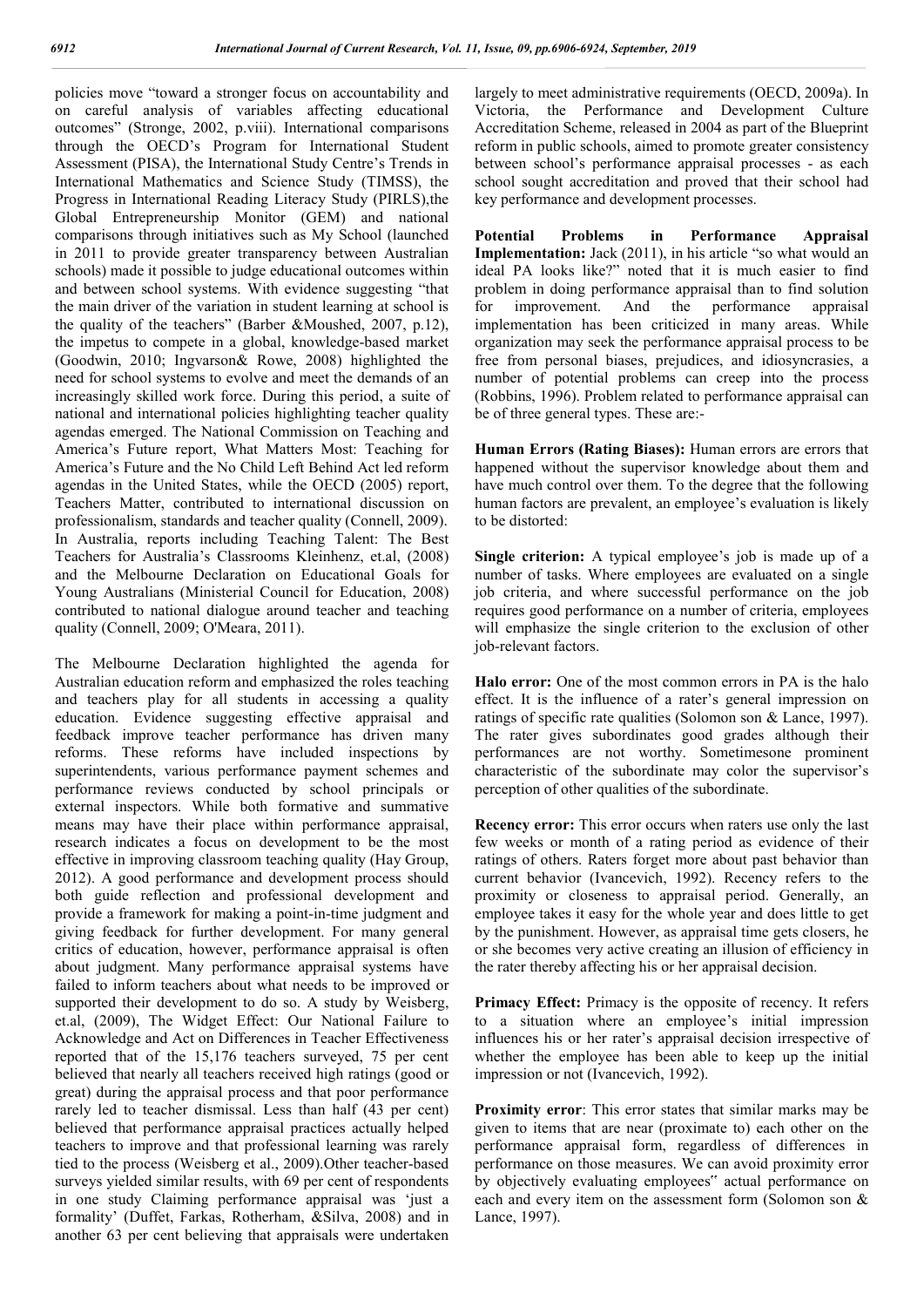**Similarity error:** The similarity effect occurs when raters succumb to the tendency to give better rating to those subordinates similar to themselves in terms of behavior, personality, or background (Pulakos&Wexley, 1983). Employees might also contribute to this error when they make efforts to demonstrate that their behaviors, tastes and tendencies match those of the superior, or hide those not matching with the superior's, with the intent to please the superior for more favorable ratings.

**Distributional errors:** These errors occur in three forms:

- Severity or strictness error, the rater evaluates everyone, or nearly everyone, as below average.
- Central tendency error occurs when raters evaluate everyone under their control as average - nobody is either really good or really bad.
- Leniency error occurs when the rater evaluates all others as above average. Leniency error, therefore, is basically a form of grade inflation. We can avoid distributional errors by giving a range of evaluations. The distribution is often based on the ranking method of evaluation and forced distribution (Solomon son& Lance, 1997).

**Problems of Criteria:** Appraisal has to be against criteria. If a discrepancy between and actual performance is pointed out, the question is whether the expected was fully defined and communicated to the employee. In the absence of such an attempt, the appraisal reports can be questioned. The issue basically to refer to job description. It is true that jobs can be clearly defined at the lower level in the organization hierarchy. However, as one goes up, it becomes more and more difficult to clearly specify the tasks one is supposed to perform (Muhammad, 2013). The other problem related to performance evaluation criteria is lack of standards. The standard used by different department in the organization may not be the same, hence, rating becomes unscientific and employees suffer. Some rates are too liberal while others are too strict causing lack of uniformity (Melaku, 2010).

**Problems of Confidentiality:** One important issue in performance appraisal has to do with sharing or keeping secret the ratings on various items of appraisal report. While many organizations have a system of selective feedback to the employee, the general policy is not to share the total report with the employee. There are many reasons for this, first, each employees expects rewards if the report is better than average, which may not be administratively possible. Secondly, very often supervisors pass the challenge to top management by saying that while they did give good rating to employee; top management did not take that into consideration. Thirdly, giving rewards is not the only objective of appraising employees. Given these reasons, it is emphasized that supervisory ratings of employee should be kept confidential (Melaku, 2010). On the other hand, it is claimed that since there will always be differences between the supervisor and employee's perception of the subordinate's job performance, perhaps the employee should fully be aware of how he or she has been rated (Melaku, 2010). In fact, MBO, which is tailored to the individual, was introduced to take care of this problem. However, MBO does not readily provide the data needed for decisions on wage increase, promotion, and other personnel actions that require comparisons between two and more employee. In addition to the above three potential error which affect the performance appraisal system in one organization, employee opposition to evaluation process and the systemdesign problem by its self also has factor on the appraisal process. If employees" perceive the evaluation to be unfair there will be lack of trust in the process causing them to oppose the whole system. As a result, makes it impossible to conduct effective performance evaluation. Poorly designed system that may cause due to poor criteria, time consuming techniques or irregularly used system may cause the performance evaluation system to break down (Melaku, 2010). So, the performance appraisal system should be designed with due care and should be tested before being implemented. strategies to Overcome Teachers` Performance Appraisal Implementation Problems

The performance evaluation process is a potential mine-field of problems. For instance, evaluators can unconsciously made decision on employee performance evaluation and commit one of the stated appraisal errors. Just because organization can encounter problems with performance appraisal should not lead managers to give up the process. Some measures can betaken to overcome most of the problems identified above. According to Mahapatron (2010), the following suggestions have significant help to make the appraisal process more objective and fair.

**Training Employees and Raters:** For employees, performance appraisal training focuses on the purpose of appraisal, the appraisal process and timing, and how performance criteria and standards are linked to job description and responsibilities. And for supervisors, it coaches on how to do performance appraisal. Because conducting the appraisal is critical, training should centered around minimizing rater errors and providing raters with detail on documenting performance information (Mahapatron 2010).

**Use Multiple Evaluators:** According to Mahapatron (2010), when the number of evaluators increases, the probability of attaining more accurate information increases. If rater error tends to follow a normal curve, an increase in the number of appraisers will tend to find the majority gathering together about the middle. The use of multiple raters increases the probability of achieving more valid and reliable evaluations.

Document Performance Behaviors in a Diary. Diaries help evaluators to better organize information in their memory (Mahapatron, 2010). The evidence indicates that by keeping a diary of specific critical incidents for each employee evaluations tend to be more accurate and less prone to rating errors. Diaries, for instance, tend to reduce leniency and halo errors because they encourage the evaluator to focus on performance-related behaviors rather than traits.

### **Provide Employees with Due Process**

The concept of due process can be applied to appraisals to increase the perception that employees are treated fairly. Three features characterize due process systems:

- Individuals are provided with adequate notice of what is expected of them;
- All relevant evidence to a proposed violation is expose to in a fair hearing so individuals affected can respond; and
- The final decision is,based on the evidence and free from bias.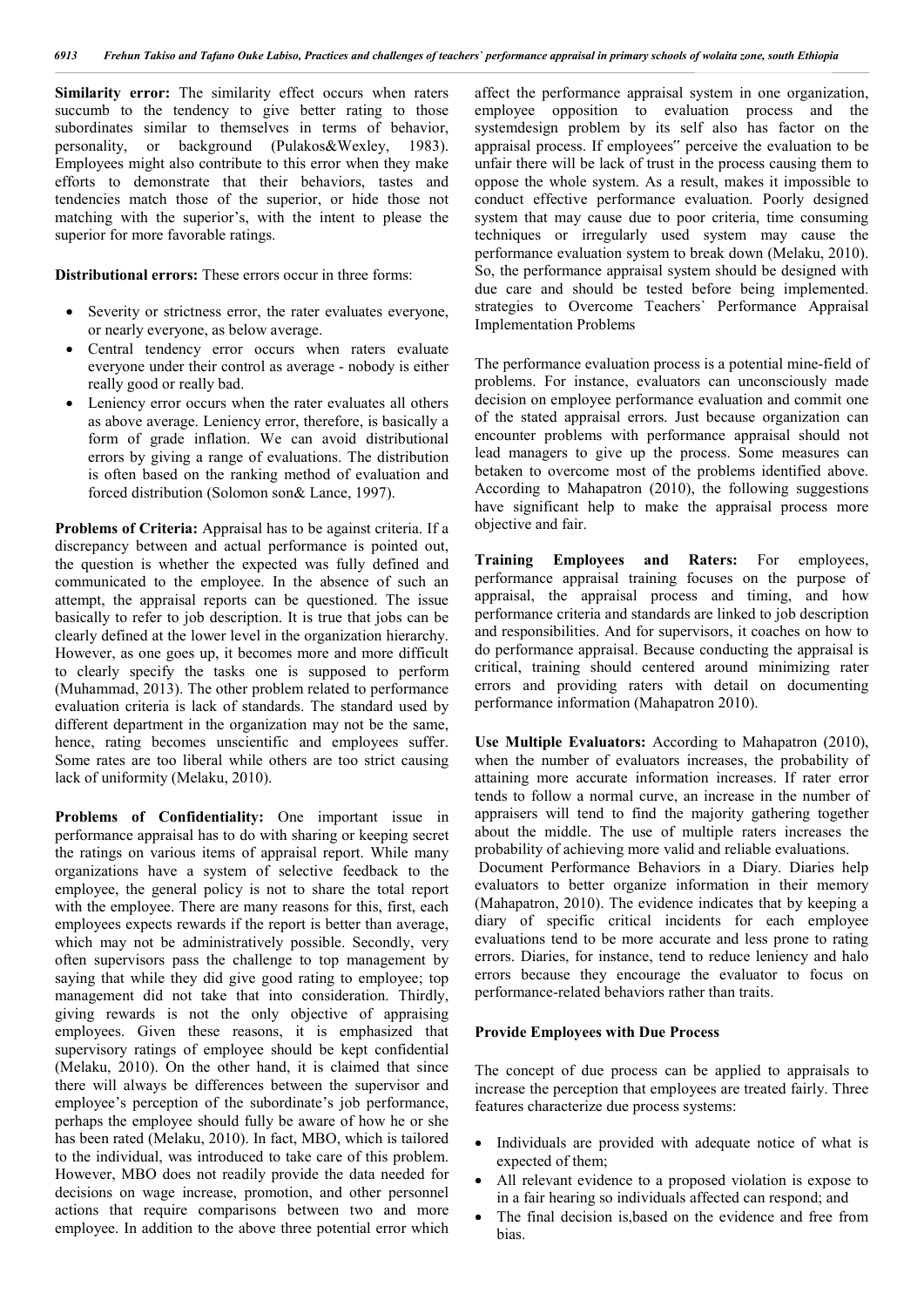**Evaluate Selectively:** Appraisers should evaluate in only those areas in which they have some expertise. This approach also recognizes that different organizational levels often have different orientations toward rates and observe them in different settings. In general, therefore, we would recommend that appraisers should be as close as possible, in terms of organizational level, to the individual being evaluated. Conversely, the more levels that separate the evaluator and evaluate, the less opportunity the evaluator has to observe the individual's behavior and, not surprisingly, the greater the possibility for inaccuracies (Mahapatron 2010).

**The balanced score card:** According to Robert and Vijay (2004:496) the balanced score card is an example of performance measurement system. According to the proponents of this approach, business units should be assigned goals and then measured. Melaku (2010:68) stated that, "the balanced score card (BSC)is comprehensive management control system that balances traditional financial measures with operational measures relating to an organizations critical success factors." In this regard, the balanced score card is a newly introduced approach to performance measurements in Ethiopia.

### **Research Design and Methodology**

**Study Area:** This study was undertaken in Woliata Zone which found in southern Ethiopia, SNNPR government. This zone demarcates Dawro zone west, Sidama zone east, Kati and Hadiya zone north and GamoGofa zone south. Weather condition of this zone is dega, woinadega and kola .Population distribution is high. Economic activity of Wolaita zone is agriculture and trade. Wolaita zone has 12 woreda and 3 administrative towns. There are 454 primary schools found in this zone. From the above woredas and towns; 4 woredas and 1 town randomly selected for this study. The woedas were KindoDidaye, SodoZuriya, DamotPulasa, DugunaFango and Bodit town; because these woredas distributed in different direction to conduct this study.

**Research Design and Method:** Kothari (2008, p. 31) defines research design as "the arrangement of conditions for the collection and analysis of data in a manner that aims to combine relevance to the research purpose with economy in procedure". It is the conceptual structure/plan within which research is conducted and constitutes the blue print for collection, measurement and analysis of data (Kothari 2008, p. 32; Malhotra 2004, p. 86; Cooper and Schindler 2001). This study was adopted a descriptive research design, which according to Cooper and Schindler (2003) involves surveying people and recording their responses for analysis. Within the descriptive research design, this study incorporated both quantitative and qualitative research approaches to better understand the relationship between variables in the research problem.According to Best (2006) and Cresswel (2003), a descriptive survey study describes and interprets that is concerned with conditions or relationships that exists in study.

**Data sources:** Data are facts and other relevant materials, past and present, serving as the basis for study and analysis (Krishna swami and Ranagnatham 2003). The data needed for social research, may be broadly classified into data pertaining to human beings, data relating to organization and data pertaining to territorial areas. In this study the data were pertaining to human beings and related to organization. Two types of data sources were employed in this study. Those were primary and secondary data sources.

**Primary Data:** Kothari (2008) defined primary data as those data collected afresh and for the first time and mostly are original in character. This data was gathered directly from respondents through questionnaire and interview. In this study, two research instruments were used to collect primary data and these include self-administered questionnaires and interview. The primary data was based on the research questions of the study. The data sources were teachers, principals, vice-principals, supervisors, woredas and Zone process owners.

**Secondary Data:** Secondary data are the data that is already exists in published reports, books and internet (Easwaran and Singh 2010). According to Krishna swami and Ranagnatham (2003), secondary data consists of readily available and already compile statistical annual reports that data may be used by researchers for their studies. In this research, the secondary data were collected from reviewing different report, published and non-published journals

**Target Population:** According to Gall, Gall and Borg (2007), a target population provides a solid foundation and first step upon which to build population validity of the study. Barton (2001) observes that any scientific research targets a given population through which questionnaires and interviews were distributed so as to get the desired or the required data for analysis. This study targeted the teachers, principals, viceprincipals and supervisors of 15 public primary schools in selected woredas and administrative town. in 15 public primary schools there were 100 teachers, 15 principals, 20 vice-principals, 15 supervisors and 5 process leaders in four woredas, one administrative town and zone department.

### **Sample Size and Sampling Techniques**

**Sample Size:** A sample size was a subset of the target population (Kothari 2008). That is, a sample was the total collection of elements about which inferences were to be made (Cooper & Schindler, 2006, p. 164). Samples were selected because it was not possible at times to study the entire population due to various limiting factors such as lost time and other research resources (Mugenda; 1999). There were different methods of determining a sample size such as use of mathematical sampling formula (Malhotra 1996), the general rule of 40 % (Huysamen, 1991) and use of statistical tables (Barlett, Kortrlink and Higgins 2001). In this study a researcher was used a principle of 40% (Huysamen 1991) to determine the sample size of the total population of the study area to guide the study on which the sample was selected but a special attention was given to enable the data to be valid and reliable. A sample size of 100 respondents determined by using the standard formula of Huysamen (1991) as shown in the formula: Teachers: 0.4x 250 = 100 respondents. Another rule was used in determining sample size in this research. For example, Bartlett et al (2001) suggests that, for a population which is less than 100 units, the researchers have to take the entire population because it is not large enough to generate scientifically used statistics. Since the population of School principals, vice-principals, supervisors, and woredas and zone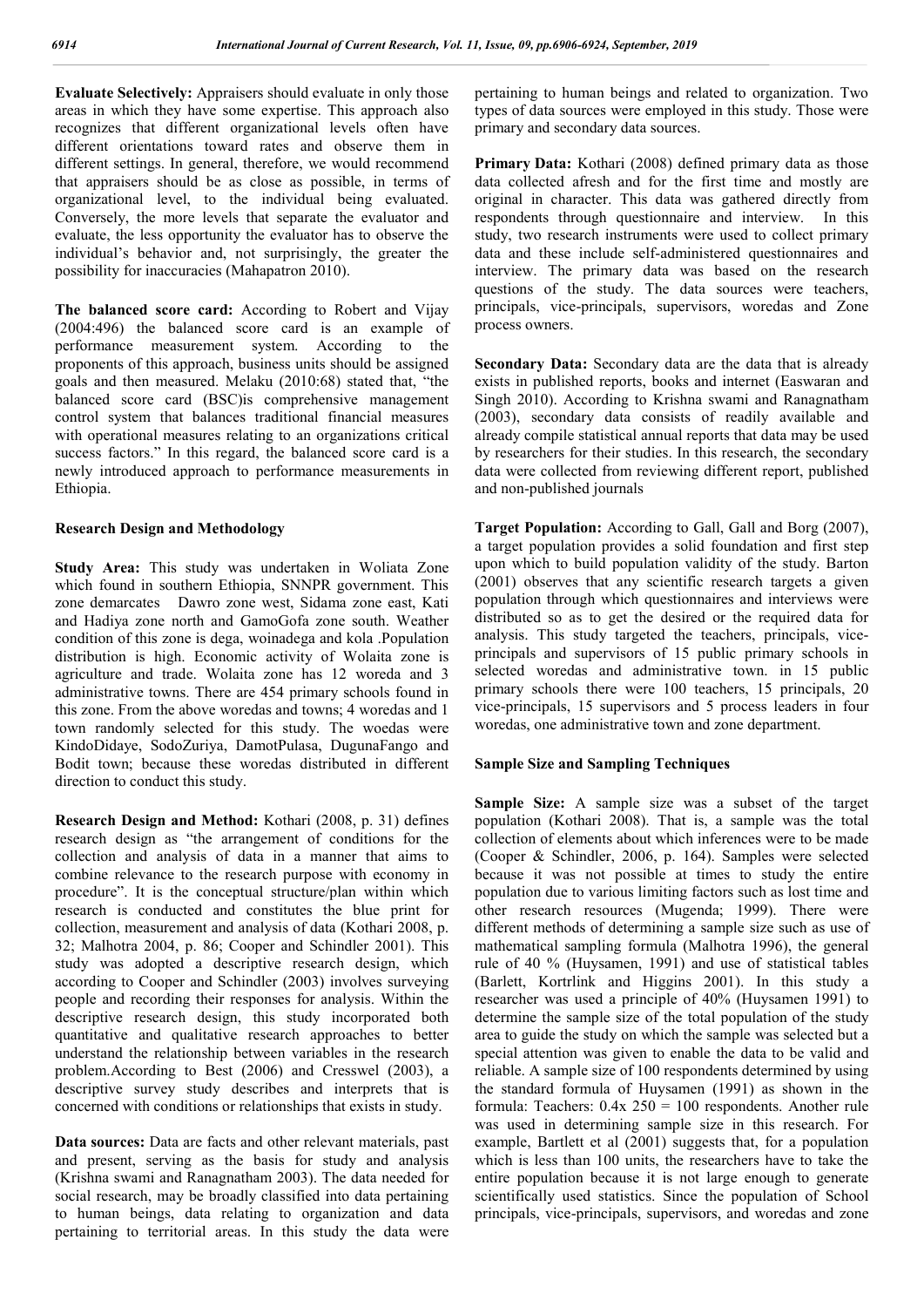process owners in the study were less than 100; and the entire population of all 56 workers was taken.

**Sampling Techniques:** Sampling is that part of statistical practice concerned with the selection of individual observations intended to yield some knowledge about the population of concern, especially for the purpose of statistical inferences (Kothari 2008). There are two major categories of sampling designs/techniques: probability sampling and nonprobability sampling. According to Nachmias (2003), the distinguishing characteristic of probability sampling is that one can specify for each sampling unit of the population the probability included in the sample. In probability sampling, the sample frame reflects the target population (Finn et al. 2000, p. 112), while in a non-probability sampling there is no assurance that every one of the sample units has the same chance to participate in the research. In order to gather sufficient and relevant data for the study, out of 12 rural woredas and 3 town administration education office the researcher was selected randomly 4 woredas and 1 town administration education office that account for 33.3 of the total woredas having primary schools in the zone. These are DugunaFango, SodoZuriya, KindoDidaye, Damotpulasa and Bodit town. In order to give equal chances for all target population and to identify the sample woredas lottery method was employed. The Zonal Department and Woredas education office process owners [two from each] were sampled purposely. This because policy guide line and pertinent information goes to the school through them. Similarly, the principals, vice principals and supervisors were included by using purposive sampling techniques. This is because, these people were found to be highly relevant to give significant information for the purpose of the study. The sampling of teachers, however, was made based on systematic sampling.

**Data Gathering tools:** Two data collection instruments were used in this study. Those were questionnaire and interview.

**Questionnaires:** A questionnaire is a data collection technique in which each person is asked to respond to the same set of questions in a predetermined order (Saunders et al 2003, p. 486). The researcher designed questionnaires (Appendix I) which focused on practice and challenges of teachers' performance appraisal. The aim of using this method was to get a broad - based view of the respondents. The researcher used only close ended questionnaires to gather data. This was because in closed ended questions respondents restricted to a series of pre-determined answers. It minimized personal bias of respondents. The researcher developed personally distributing a total of 130 questionnaires to teachers, principals, vice-principals and supervisors (the respondents) in the study area and collect later at a time agreed with the respondents.

**Interview:** The primary data collection instrument was semistructured, in-depth interview and this used to collect qualitative data. It may be defined as a two-way systematic conversation between the investigator and an informant, initiated for the purpose of obtaining information to a specific study (Krishna swami and Ranagnatham 2003). The guiding questions of each research objective/ question was prepared in advance to indicate in the interview protocol (Appendices II). The instrument was applied to the selected teachers, supervisors, and woredas office and zone department process

owners for study. This data collection instrument gave the researcher an opportunity to explore information about the research question from respondents, who otherwise would not deluge information from other data collection methods. It also used to supplement and support data from questionnaires.

**Data Administration:** First of all, before the actual study wascarrying out, a pilot test was made. The purpose of the pilot study is to make necessary clarification on the questionnaire items and to identify some approaching techniques that could help to collect data. Then the questionnaire was prepared for teachers, principals, viceprincipals and supervisors. The questionnaire was closed ended. The researcher developed questionnaire in English for all respondents.

**Data Analysis:** Data analysis is defined as a critical examination of the assembled and grouped data for studying the characteristics of the object under study and for determining patterns and relationships among the variable relating to it (Krishna swami &Ranagnatham, 2003). This study used quantitative and qualitative techniques to analyze the collected data from questionnaires and interview respectively.

**Quantitative Data Analysis:** In this technique, descriptive statistics of frequency tables used to analyze and present the data from questionnaires. In particular, SPSS software package version 20.0 used to generate charts; frequency tables and one way an nova as a means of presenting data. Data was analyzed and interpreted as per research objectives by frequency, percentage, mean, standard deviation, F-test and P-value. The focus of this section was to analysis and interprets the results of the teachers, principals\vice-principals and supervisors on practices of teachers' performance appraisal. This analysis and interpretation dealt with current practices of teachers' performance appraisal at primary schools of Wolaita zone. Performance of teachers is one of the handfuls of factors determining school effectiveness and learning outcomes. There for good appraising system of it's detrained over all activities of the school. To identify the current practices of teachers' performance appraisal level the following items were assessed below. For this purpose, major indicators were presented to respondents to be rated on a five point Liker scale: from Strongly Agree=5 to Strongly Disagree=1. The analysis based on teachers, principals and supervisors opinion rating the grand mean values were interpreted as: Mean 1-1.5 =SDA, 1.51-2.50  $=DA$ , 2.51-3.50  $=UD$ , 3.51-4.50  $=A$  and 4.51-5  $= SA$  in teachers' KEY: - SDA= Strongly Disagree, DA= Disagree,  $UD=$  Undecided,  $A=$  Agree and  $SA=$  Strongly Agree.

**Qualitative Data Analysis:** Qualitative data from Interview scripts, notes and statements was systematically coded, and classified into broad descriptive categories - exploring themes, meanings and/or issues that emerged from the information gained from interviewing. These data was further linked to the research objectives/questions to generate meaning of the study topics.

Pilot test: Checking the validity and reliability of data collecting instruments before providing to real study, subject is the essential part to assure the quality of the data (Ayalew, 1998). To make sure validity of instruments, at first the instrument was organized by the researcher and developed under close control of advisors, who were concerned in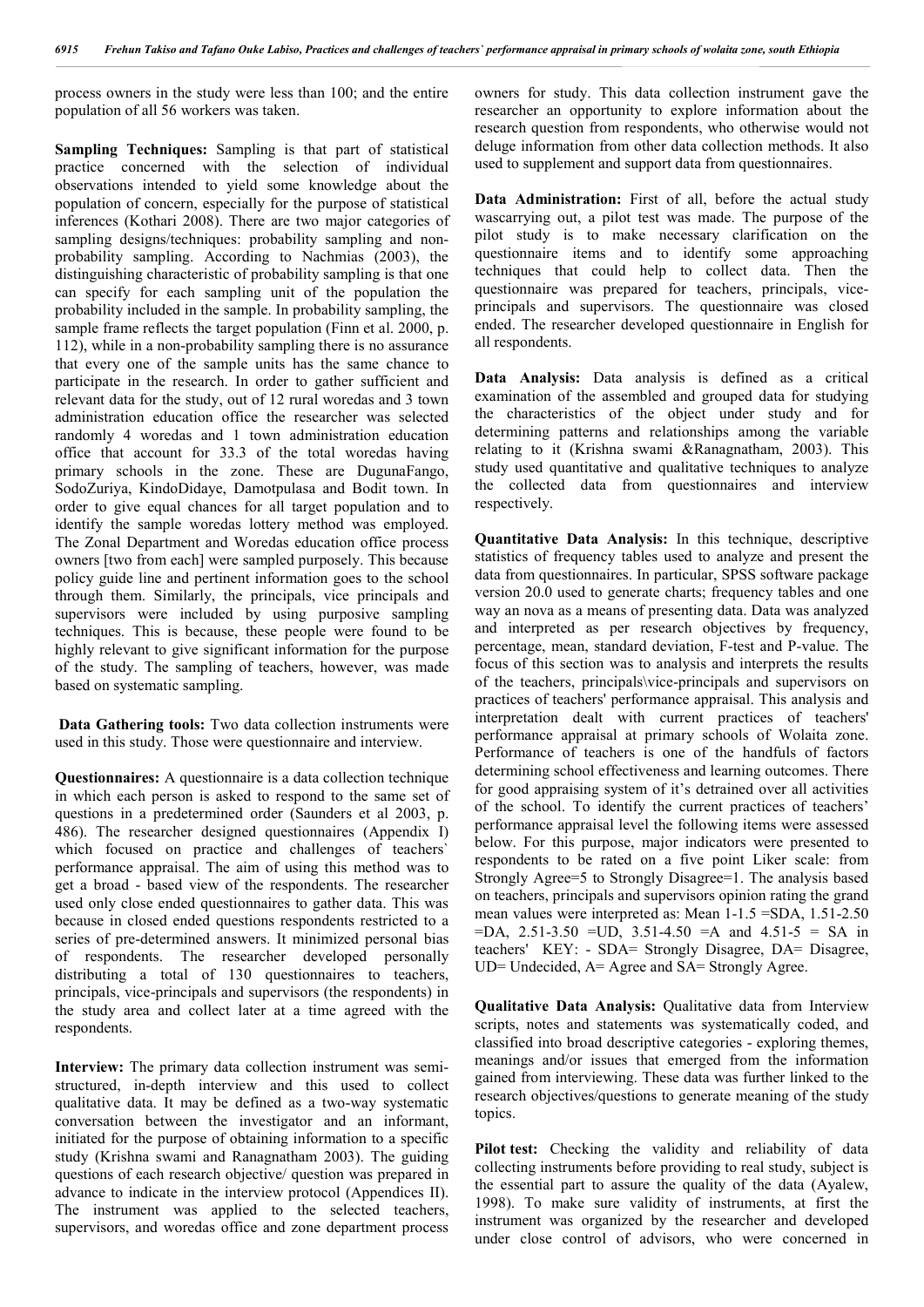providing their inputs for validity of the instruments. Questionnaires were pilot tested at DamotWoideworeda in LendaDaga primary school. 10 teachers and 3 principals and 1 supervisors totally 14 respondents considering 50% of gender are included in the pilot test. The respondents of the pilot test were not included in the main study.

Based on the respondents, response additional omission of questions, modification and rearrangement of questions were undertaken. After a pilot test many question items were edited and also order were given. 15 teachers, 2 principals and 1 supervisor some terms with their simplest synonyms were corrected after a pilot test. The internal consistency reliability estimate was calculated using Cronbach''s alpha coefficient for the questionnaires. Then the researcher determined the reliability coefficient of the instruments by using SPSS program version 20. The researcher found the alpha coefficient to be 0.70 minimum and 0.95 maximum, which is regarded as strong correlation coefficient (Daniel, 2004 and Jackison, 2009). Supporting this, (George and Mallery, 2003) also suggest that, the Cronbach''s alpha result  $> 0.9$  excellent, alpha >  $0.8$  good, alpha >  $0.7$  acceptable, alpha <  $0.6$  is questionable, and alpha  $\leq 0.5$  is poor. 0.922. This shows excellent variables were presented for respondents .In the second column the variables presented for the second basic question resulted 0.96 .This indicates the questions were very relevant to the basic questions. In column  $3 \& 4$  the questions presented for respondents was resulted 0.70& 0.74 respectably. It indicates the reliability of the questions were acceptable.

## **RESULTS AND DISCUSION**

The aim of the study was to assess the practices and challenges of teachers` performance appraisal in primary schools of Wolaita.Accordingly, the data were collected from 100 teachers, 35 principal,15 supervisors, 5 woreda education office process owners and 1zone department process owners from 15 primary schools by data gathering tools questionnaire and interview. For the reliability of those items, pilot test was conducted and after the modification of some items the data were collected from the respondents, and finally those data were presented, analyzed and interpreted in this section. This chapter presents the results and discussion of the findings of the practices and challenges of teachers` performance appraisal in primary school of wolaita zone. The data were analyzed with the help of a computer program, SPSS. This enabled the research data to be presented in frequencies and percentages and summarized using tables and figures

**Demographic Characteristics of Respondents:** The respondents were asked to provide their background information, under this section they were expected to provide their: Gender, age, education level and working experience. Item 1 of Table 3 shows that, 111(71.2%) of respondents were males and 45(22.8%) were females. The sample size for females was less than that of their male counterparts. This male-female disparity shows the low proportion of females in the primary school. Item 2 of Table 3 shows that, 15(9.6 %) of respondents were in the age of below 25 years. On the other hand,  $70(44.6)$  % of respondents were in the age of  $25-34$ years, 49(31.4%) of respondents were in the age of 35-44 years  $&22(14.1\%)$  of respondents were in the age of above 44 years. This shows most of respondents were age of above 25 years. There for they can give reliable information for the study.

Item 3 of Table 3 shows that, 87(55.8 %) of respondents` qualification were diploma and 69(44.2) of respondents` qualification were degree. This shows all of respondents qualification were diploma & above. There for they have enough qualification to give reliable information for the study. Item 4 of Table 3 shows that, 11(7) of respondents` working experience were 0-4 years, 44(28.2) of respondents` working experience were 5-8 years, 60(38.5) of respondents` working experience were  $9-12$  years,  $31(19.9)$  of respondents' working experience were 13 & years above. This shows most of respondents` working experience were 5 & above years. There for they have enough working experience to give reliable information for the study.

**Implementation of Teachers Performance appraisal:** The focus of this section was to analysis and interprets the results of the teachers, principals\vice-principals and supervisors on practices of teachers' performance appraisal. This analysis and interpretation dealt with current practices of teachers' performance appraisal at primary schools of Wolaita zone. Performance of teachers is one of the handfuls of factors determining school effectiveness and learning outcomes. There for good appraising system of it's detrained over all activities of the school. To identify the current practices of teachers' performance appraisal level the following items were assessed below.

As indicated in Table 3 item 1mean scores 2.23and 2.34 with standard deviation of .95and 1.11for teachers and principals respectively revealed their disagreement on current TPA practices take place by school committee. Butsupervisors undecided in this idea with mean score of 2.63 and standard deviation of 1.11. The result shows current TPA practices have not been done by school committee like department heads, PTSA, principals and other stake holders' participation. This shows current TPA practices merely implemented by principals. In item 2 mean scores 2.13, 2.14, and 2.47 with standard deviation of .94, .88 and 1.13 for teachers, principals and supervisors respectively rated disagreement that school principals appraise teachers formative and summative. As seen from the result there has not been periodic and continuous appraising method implemented at school.Appraisal may involve formative aspects that focus on developing performance, such as career development, Professionals learning and fee summative aspects, on the other hand, evaluate performance for career progression, promotion or demotion and termination purpose (Aguinis, 2009).

In item 3 mean scores 2.42 and 2.40 with standard diviation1.03 and .98 of teachers and supervisors respectively decided that disagreement on the variable principals appraise teachers for administrative, motivational and developmental purpose. But principals undecided in this idea rated mean score 2.6 with standard division of 1.03. This show the three main purposes of current TPA practices were not implemented at school. There for current TPA practices at primary schools are not based on administrative, motivational and developmental purpose. In item 4 mean scores 2.44 and 2.33 with standard deviation 1.09 and 1.05 of teachers and supervisors approved that principals appraise teachers without necessary knowledge and skills.. But principalsundecided in this idea with rated mean score 2.54 with standard division of 1.09.This shows principals appraise teaches without necessary knowledge and skill. It also indicates existing TPA practice is implementing without necessary knowledge.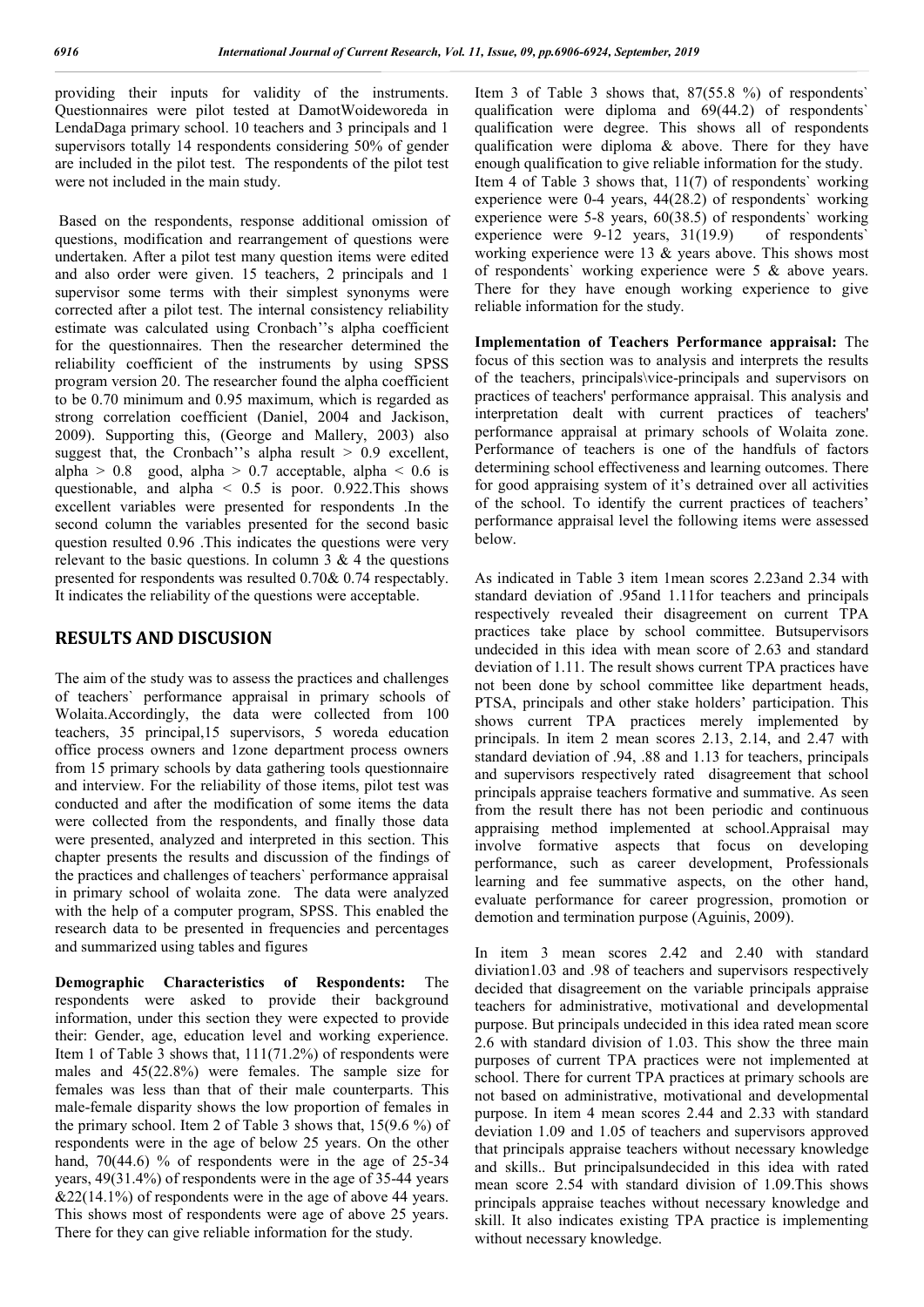### **Table 1. Sample size and sampling techniques**

| N <sub>0</sub> | Respondents                             |      | Total population |     |     | Sample size              |     | $\%$    | Method<br>of | Remark |
|----------------|-----------------------------------------|------|------------------|-----|-----|--------------------------|-----|---------|--------------|--------|
|                |                                         | М    |                  |     | M   |                          |     |         | sampling     |        |
|                | Teachers                                | l 50 | 100              | 250 | 60  | 40                       | 100 | 40%     | Systematic   |        |
|                |                                         |      |                  |     |     |                          |     |         | sampling     |        |
|                | Principals                              | 13   |                  |     | 1.5 |                          | 15  | 100%    | Purposively  |        |
|                | Vice principals                         |      |                  | 20  |     |                          | 20  | 100%    | Purposively  |        |
|                | <b>Supervisors</b>                      | 15   |                  |     | 15  |                          | 15  | 100%    | Purposively  |        |
|                | Woreda education office process owner   |      |                  |     |     |                          |     | 100%    | Available    |        |
|                | Zone education department process owner |      |                  |     |     | $\overline{\phantom{a}}$ |     | $100\%$ | Available    |        |
|                | Total                                   | 201  | 105              | 306 | 111 | 45                       | 156 | 51%     | -            | -      |

Source: Field Study (2017)

### **Table 2. Results of pilot test on Cronbach alpha coefficient**

| No. | Research questions                                                                                                                          | Items | Cronbach" s alpha coefficient |
|-----|---------------------------------------------------------------------------------------------------------------------------------------------|-------|-------------------------------|
|     | How do current teachers' performance appraisal practices implement in wolaita zone primary schools?                                         |       | .922                          |
|     | To what extent current teachers' performance appraisal practices affect students' learning in wolaita<br>zone primary schools?              |       | .957                          |
|     | To what extent current teachers' performance appraisal practices meet purposes in primary schools of 6<br>Wolaita zone?                     |       | .705                          |
|     | What are factors that affect the implementation of current teachers' performance appraisal practices in<br>primary schools of Wolaita zone? |       | .74                           |

Source: researcher own survey, (2017)

## **Table 3. Demographic characteristics representation of respondents**

| N <sub>0</sub> | Items         | Character    | no  | $\%$ | remark |
|----------------|---------------|--------------|-----|------|--------|
|                |               | Female       | 45  | 28.8 |        |
| 1              | <b>Sex</b>    | Male         | 111 | 71.2 |        |
|                |               | Total        | 156 | 100  |        |
|                |               | Below 25     | 15  | 9.6  |        |
|                |               | 25-34        | 70  | 44.9 |        |
| 2              | Age           | 35-44        | 49  | 31.4 |        |
|                |               | Over 44      | 22  | 14.1 |        |
|                |               | Total        | 156 | 100  |        |
|                |               | Diploma      | 87  | 55.8 |        |
|                |               | Degree       | 69  | 44.2 |        |
| 3              | Qualification | Total        | 156 | 100  |        |
|                |               | 0-4          | 11  | 7    |        |
|                |               | $5 - 8$      | 44  | 28.2 |        |
| 4              | Experience    | $9 - 12$     | 60  | 38.5 |        |
|                |               | 13 $&$ above | 31  | 19.9 |        |
|                |               | Total        | 156 | 100  |        |

### **Table 4. Respondents` reaction on the current practices of TPA**

| N <sub>0</sub> | Items                                                                                                                                                     | Teachers |      |      | Principals |      | Supervisor | Total |      | Rank           |
|----------------|-----------------------------------------------------------------------------------------------------------------------------------------------------------|----------|------|------|------------|------|------------|-------|------|----------------|
|                |                                                                                                                                                           | Mn       | Sd   | Mn   | Sd         | Mn   | Sd         | Mn    | Sd   |                |
|                | TPA takes by school committee                                                                                                                             | 2.33     | 95   | 2.34 | 90         | 2.63 | 1.11       | 2.37  | .96  | 5              |
| 2              | TPA implement formatively and summative                                                                                                                   |          | .94  | 2.14 | .88        | 2.4  | 1.13       | 2.12  | .91  |                |
| 3              | Principals<br>teachers for developmental<br>appraise<br>purpose.                                                                                          | 2.42     | 1.03 | 2.63 | 1.0        | 2.4  | .986       | 2.55  | 1.04 | 9              |
| $\overline{4}$ | with<br>Principals<br>teachers'<br>appraise<br>necessary<br>knowledge.                                                                                    | 2.44     | 1.09 | 2.54 | 1.1        | 2.3  | 1.05       | 2.45  | 1.08 |                |
| $\overline{5}$ | All stake holders participate TPA.                                                                                                                        | 2.44     | 1.17 | 2.40 | .88        | 2.1  | 1.12       | 2.42  | 1.11 | 6              |
| 6              | Teacher based evaluation practice is done the school.                                                                                                     | 2.43     | 1.10 | 2.6  |            | 2.4  | .915       | 2.48  | .08  | 8              |
|                | TPA focuses on students' academic achievement.                                                                                                            | 2.15     | 96   | 2.43 | .91        | 2.3  | 1 1 1      | 2.23  | 97   |                |
| 8              | Principals appraise teachers according to their<br>portfolio.                                                                                             | 2.08     | .82  | 2.29 | .95        | 2.4  | 1.18       | 2.21  | .93  | $\overline{2}$ |
| 9              | Principals make class observation periodically.                                                                                                           | 2.13     | .92  | 2.49 | .88        | 2.47 | 1.18       | 2.25  | .96  | 4              |
|                | Mean 1-1.5 =SDA, 1.51-2.50 =DA, 2.51-3.50 =UD, 3.51-4.50 =A and 4.51-5 = SA; KEY: - SDA= Strongly Disagree, DA= Disagree, UD= Undecided, A= Agree and SA= |          |      |      |            |      |            |       |      |                |

Strongly Agree. Key: Mn=mean; Sd=standard deviation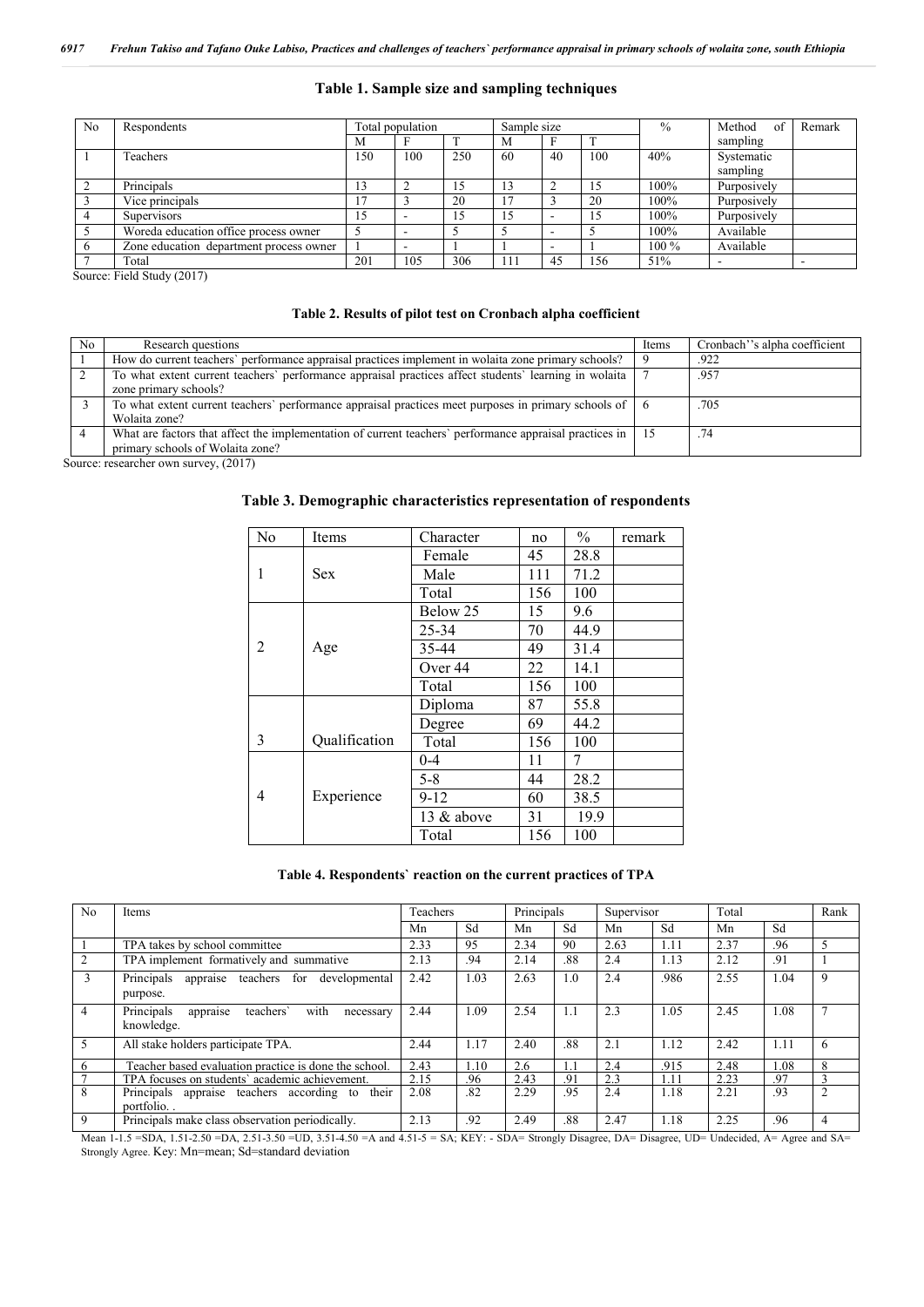| N <sub>0</sub> | <b>Items</b>                                        | Teachers |      | Pri/vice-prin |      | Supervisors |      |
|----------------|-----------------------------------------------------|----------|------|---------------|------|-------------|------|
|                |                                                     | Mn.      | Sd.  | Mn            | sd.  | Mn.         | sd.  |
|                | Teachers' performance appraisal based objective.    | 2.05     | 1.05 | 2.54          | .98  | 2.40        | 1.18 |
|                | TPA tied to meaningful class room activities        | 2.19     | 1.03 | 2.49          | 1.1  | 2.33        | 1.23 |
|                | Teacher who is effective is motivated by incentive  |          | .79  | 2.43          | .95  | 2.20        | 1.15 |
|                | School has clear TPA to identify effective teachers |          | .991 | 2.51          | .981 | 2.53        | 1.06 |
|                | TPA directly related students' achievement          |          | 1.10 | 2.60          | .881 | 2.27        | 1.16 |
|                | Principals have academic knowledge.                 |          | .98  | 2.63          | .97  | 2.33        | 1.05 |
|                | TPA result is based on students' result             |          | 1.16 | 2.14          | 1.03 | 2.27        | 1.16 |
|                | Aggregated mean                                     | 2.22     | l.O1 | 2.47          | .98  | 2.33        | 1.14 |

#### **Table 5. Respondents reaction on the extent of current TPA affect on student learning**

### **Table 6. Respondent's reaction on the extent of meeting current TPA with purposes**

| N <sub>0</sub> | Items                                                | Teacher |         | Prin\vic-pri |      | Supervisors |      |
|----------------|------------------------------------------------------|---------|---------|--------------|------|-------------|------|
|                |                                                      | Mn      | Sd.     | Mn           | sd.  | Mn          | Sd.  |
|                | TPA is improving teacher effectiveness.              | 2.21    | $1.0\,$ | 2.51         | 1.12 | 2.47        | 1.19 |
|                | Effective teachers get reward $\&$ salary increment. | 2.25    | 1.13    | 2.23         | .84  | 2.40        | 1.18 |
|                | Teachers are developing their professional growth.   |         | 1.01    | 2.23         | 1.01 | 2.33        | 1.12 |
|                | TPA identifies strength & weakens of the teachers.   |         | .95     | 2.17         | .95  | 2.20        | 1.04 |
|                | TPA creating computation among teachers.             |         | 1.11    | 2.46         | .98  | 2.27        | 1.16 |
|                | TPA is providing feedback and guidance               | 2.33    | .94     | 2.43         | .98  | 2.53        | 1.13 |
|                | Aggregated mean                                      | 2.29    | 1.02    | 2.33         | 0.98 | 2.36        | 1.14 |

#### **Table 7. The respondents` response on criteria related factors**

| N <sub>0</sub> | Items                                                                 | Teachers |      |      | Pri\vi- pr. |      | <b>Supervisors</b> |      |      |
|----------------|-----------------------------------------------------------------------|----------|------|------|-------------|------|--------------------|------|------|
|                |                                                                       | Mn.      | Sd.  | Mn.  | Sd.         | Mn.  | Sd.                | Mn.  | Sd.  |
|                | The criteria measure what it intended to<br>measure                   | 2.22     | 1.02 | 2.34 | .90         | 2.40 | 1.12               | 2.30 | 1.00 |
|                | The criteria are appropriate to measure<br>performance of teachers.   | 2.33     | .995 | 2.54 | .98         | 2.47 | 1.13               | 2.39 | 1.01 |
|                | The criteria are clear to measure to<br>measure teachers' performance |          | 1.01 | 2.66 | .96         | 2.60 | 1.06               | 2.47 | 1.01 |
|                | The criteria are objectively measure<br>competence of teacher.        | 2.39     | 1.12 | 2.60 | .88         | 2.33 | .900               | 2.43 | 1.05 |
|                | The criteria are similar in all schools.                              | 2.18     | .957 | 2.26 | .92         | 2.33 | . 34               | 2.21 | .987 |

#### **Table 8. Respondents' response on management related factors**

| No | Items                                                    | Teachers |     | Pr\vice-pr. |     |      | Supervisor |      | Total |          |
|----|----------------------------------------------------------|----------|-----|-------------|-----|------|------------|------|-------|----------|
|    |                                                          | Mn       | Sd  | Mn          | Sd. | Mn   | Sd         | Mn   | Sd.   |          |
|    | principals appraise all teachers without bias            | 2.24     | .95 | 3.23        | 1.0 | 2.53 |            | 2.68 | 1.10  |          |
|    | Principals implement classroom observation guide line.   | 2.33     | .95 | 2.46        | .98 | 2.40 | 1.2        | 2.46 | 1.04  |          |
|    | Principals use TPA as controlling tools.                 | 3.06     | .97 | 2.26        | .88 | 2.33 | 1.2        | 2.94 | 1.03  | $\sigma$ |
|    | Appraising methods are attractive and motivate teachers. | 2.35     | 1.1 | 2.51        |     | 2.33 | .97        | 2.41 | 1.05  |          |
|    | Principals conduct timely appraisals.                    | 2.39     | 1.0 | 2.51        | .95 | 2.27 | 1.0        | 2.43 | 1.03  |          |
|    | There is discussion between teachers and principals.     | 2.37     | .97 | 2.23        | .84 | 2.13 |            | 2.35 | .95   |          |

|  |  | Table 9. Respondents' response on teacher related factors |  |  |  |  |
|--|--|-----------------------------------------------------------|--|--|--|--|
|--|--|-----------------------------------------------------------|--|--|--|--|

| N <sub>0</sub> | Items                                                         | Teachers |     | Pri\vicePri |     | Supervisor |     | Total |      | Rank |
|----------------|---------------------------------------------------------------|----------|-----|-------------|-----|------------|-----|-------|------|------|
|                |                                                               | Mn       | Sd. | Mn          | Sd  | Mn         | sd  | Mn    | Sd.  |      |
|                | Teachers have positive attitude on TPA process.               | 2.25     | .99 | 2.29        | .98 | 2.33       | .97 | 2.24  | .932 |      |
|                | Teachers are motivated and satisfied on the TPA<br>process.   | 2.24     | .99 | 2.17        | .82 | 2.40       | .98 | 2.27  | .935 |      |
|                | Teachers are involved on the TPA process.                     | 2.27     | .95 | 2.29        | .95 | 2.20       | .94 | 2.25  | .950 |      |
|                | Teachers know the purpose of TPA work for its the<br>success. | 2.16     | .84 | 2.26        | .85 | 2.27       | .88 | 2.20  | .890 |      |

In item 5 mean scores 2.44, 2.40, and 2.13with standard deviation 1.17, .88 and1.12 of teachers, principals and supervisors respectively disagree on the participation of teachers, principals and PTSA in the process of TPA. This shows all stake holders do not participate on current TPA practices. There for current TPA practice participate few persons. Item 6 mean scores 2.43, 2.47 and 2.48with standard deviation 1.10, 1.01and .95 of teachers, principals and supervisors respectively approved that there is no teacher based evaluation done at school properly.

This show current TPA practices were not implemented in teacher based evaluation. This means poor practices of current TPA have been implementing at schools. Item 7mean scores 2.15, 2.43 and 2.33 with standard deviation .96, .91and1 .11 of teachers, principals and supervisors respectively assured disagreement on the variable of current TPA practices are based on students` result. These shows current TPA practices do not focused on students` result. There for the study show the gaps between TPA result and students` result. This means principals appraise teachers with out comparing with students`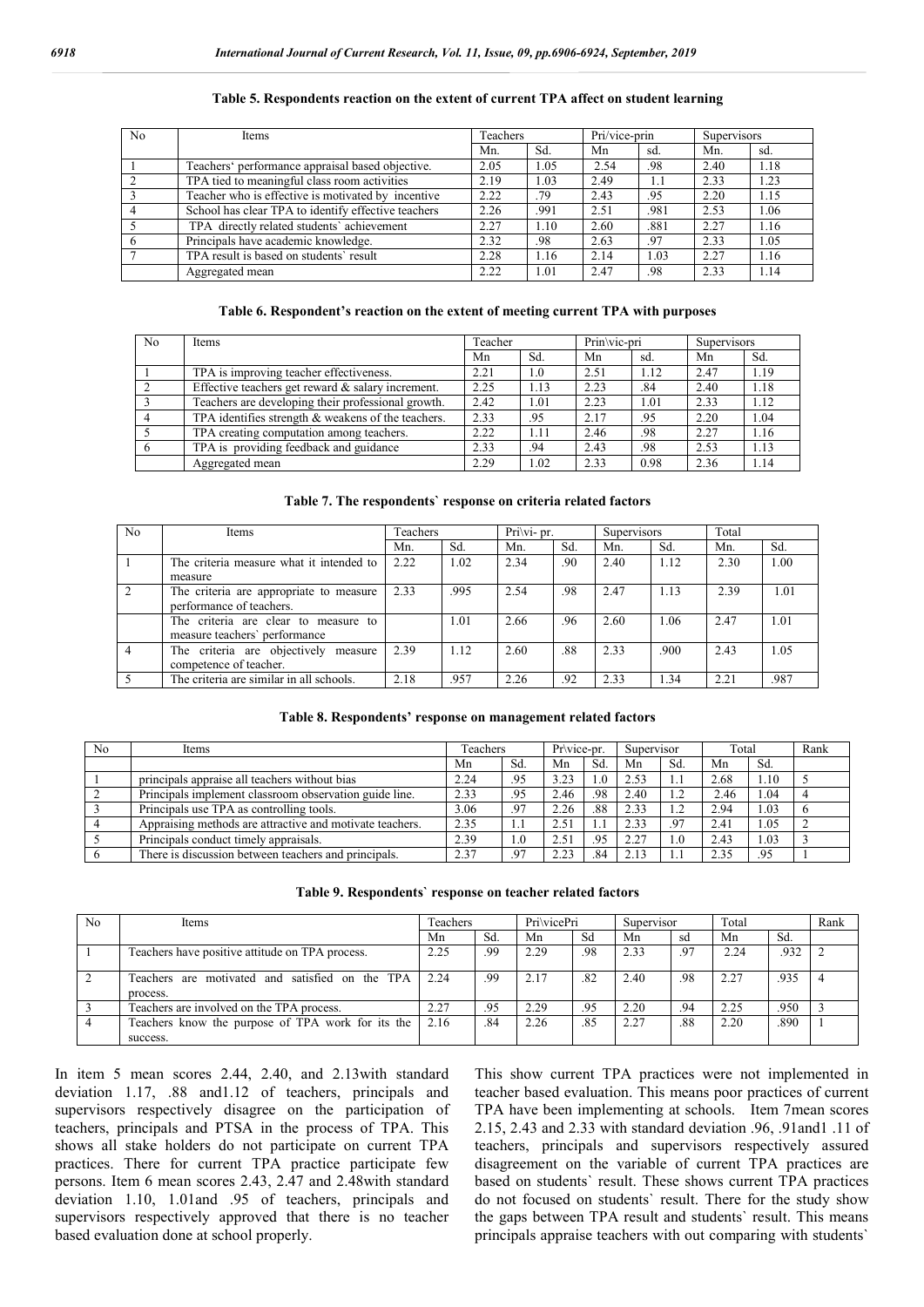result Item 8 mean scores 2.08, 2.29 and 2.40with standard deviation .82, .95and 1.15 of teachers, principals and supervisors determined principals do not appraise teachers according to their portfolios and profiles. This shows self document assessment was neglected at school. There for currently principals appraise teachers by assumption. Because respondents assured self written document or portfolio was not valued to assess teachers.

Item 9 mean scores 2.13, 2.49and 2.47with standard deviation .92, .88 and 1.18 of teachers, principals and supervisors assured that principals do not make class observation periodically and give critical feedback. This shows there is no periodical class observation and critical feedback in current TPA practice. There for currently implementing TPA practices were without periodical class observation and critical feedback. This result show current TPA practices were under question. The one way annova analyses showed in items 2, 4, 8 & 9 there was statically significant difference among three categorized of respondents with  $F= 0.93$  and  $p > 0.05$ . Here might be exaggeration among principal and supervisors. In addition to this, the interview held in June, 2017 with the cluster supervisors of Sodo Zuriya, Damot Pulasa and Bodily town confirmed the current TPA practices did not involve stake holders and merely done by principals. In my cluster TPA practice is done by principals and vice principals. Principals take no care when they appraise teachers. They merely appraise teachers twice a year. They do not investigate portfolio of teachers. They do not make class observation periodically. They do not match appraising with academic achievement of students.

They only appraise teachers for reporting purposes. As presented in table 5 item 1mean scores 2.05, 2.40 with standard deviation 1.05 and1.18 of teachers and supervisors respectively determined current TPA practice are not based on learning objectives. But principals mean score 2.54 with standard deviation of .98 undecided whether or not current TPA practice is based on learning objectives. This shows current TPA practice is not based on learning objectives. Because majority of the respondents indicated their disagreement with lowest mean value rating scales. There for current TPA practices are not being based on learning objectives affect students` learning. In item 2 mean scores 2.19, 2.49 and 2.33 with standard deviation 1.03, 1.04 and 1.23 of teachers, principals and supervisors respectively answered current TPA practices are not tied to meaning full class room activities. This highly affects student learning. Because teaching profession is implement in class room, and TPA practices have to tie with meaning full class room activities. Therefore current TPA practice is poor enough to improve student learning. This idea related to the following theory; "A teacher evaluation system should give teachers useful feedback on classroom needs, the opportunity to learn new teaching techniques, and counsel from principals and other teachers on how to make changes in their classrooms." (Boyd 2009). In item 3 mean scores 2.22, 2.43 and 2.20with standard deviation .79, .95 and 1.15 of teachers, principals and supervisors respectively answered their disagreement on motivation of effective teachers in different incentives to improve student learning. Therefore, lack of motivation of effective teachers through TPA practice demoralizes effective teachers and hinders students' learning. In item 4 mean score 2.26 & with standard deviation .99 of teachers approved that there is no clear TPA methods to identify effective teachers.

But principals and supervisors with mean scores 2.51and 2.53 standard division .98 & 1.06 respectively undecided on the idea of current schools haves clear TPA practices. This show lack of clear TPA practices to assess teachers based on their profession at school affect learning. In item 5 mean scores 2.22  $& 2.27$  with standard deviation 1.10  $& 1.16$  of teachers and supervisors respectively approved that result oriented TPA method which has been implementing at school is not directly related to students' achievement. But principals undecided in this idea with mean score 2.60 and standard division .88s.Thisl shows lack of relation between currently implementing value added TPA practices and students` achievement highly affect students learning. In item 6 mean scores 2.32 & 2.33 with standard deviation .98 & 1.05 of teachers and supervisors respectively approved their disagreement on academic knowledge and skill of principals to support learning through class observation. But mean score 2.63 and with standard division .97 of principals undecided on academic knowledge and skill of principals to support learning through class observation. This shows lack of academic knowledge and skill of principals to appraise teachers through class observation is strongly affect students` learning. In item 7 mean scores 2.28, 2.14, and 2.27 with standard deviation 1.16, 1.03 and 1.16 of teachers, principals and supervisors respectively approved their disagreement on current TPA practices result are based on students` result. This also shows there is large gap between TPA practices result and students` result. It is directly affecting students` learning.

The aggregate mean of 2.22,2.47, 2.33 with standard deviation of 1.01, .98 and 1.14 teachers, principals and supervisors approved disagreement on seven variables of current teacher performance appraisal affect students learning. Peterson and Peterson (2006) offer support for this notion: Principal feedback and evaluation affect student learning, school-wide programs of curriculum and instruction, and the well-being of teachers… the most effective role for the principal in teacher evaluation involves careful coordination with individual teacher initiative, the best objective data about teacher performance available, and focused participation of peer teachers. It is important for principals to understand the dynamics and problems of educational sociology in order to be effective in their roles in teacher evaluation (pp. 66-67). In addition to this, the interview held with the Damot Pulasaworeda education office process owner confirmed that the level of affection of current TPA practices on students` learning was low. Proper evolution of teachers is main things to determine student achievement. Because when teachers appraised properly and get feed back on time and get necessary incentives for their performance result; they are motivated. When they are motivated; they are committed to teach students. Additionally; when their appraising method tied with their class activities teachers love their profession. But these facts are not implementing in my woreda primary schools. Most principals prepare appraising criteria by them selves. They said the criteria are result oriented but it is not based on students` result. Average results of teachers are approximately 99% but students result oppositely below 50%. This result does not identify effective teachers from in effective. There for the affection level of current TPA practices on students` learning was low. As indicated table 6 item 1mean scores 2.21 and 2.47 with standard deviation 1.06 and 1.19 of teachers and supervisors respectively revealed that current TPA practice do not meet the purpose of improving effectiveness of teachers. But principals moderately decided the current TPA practice is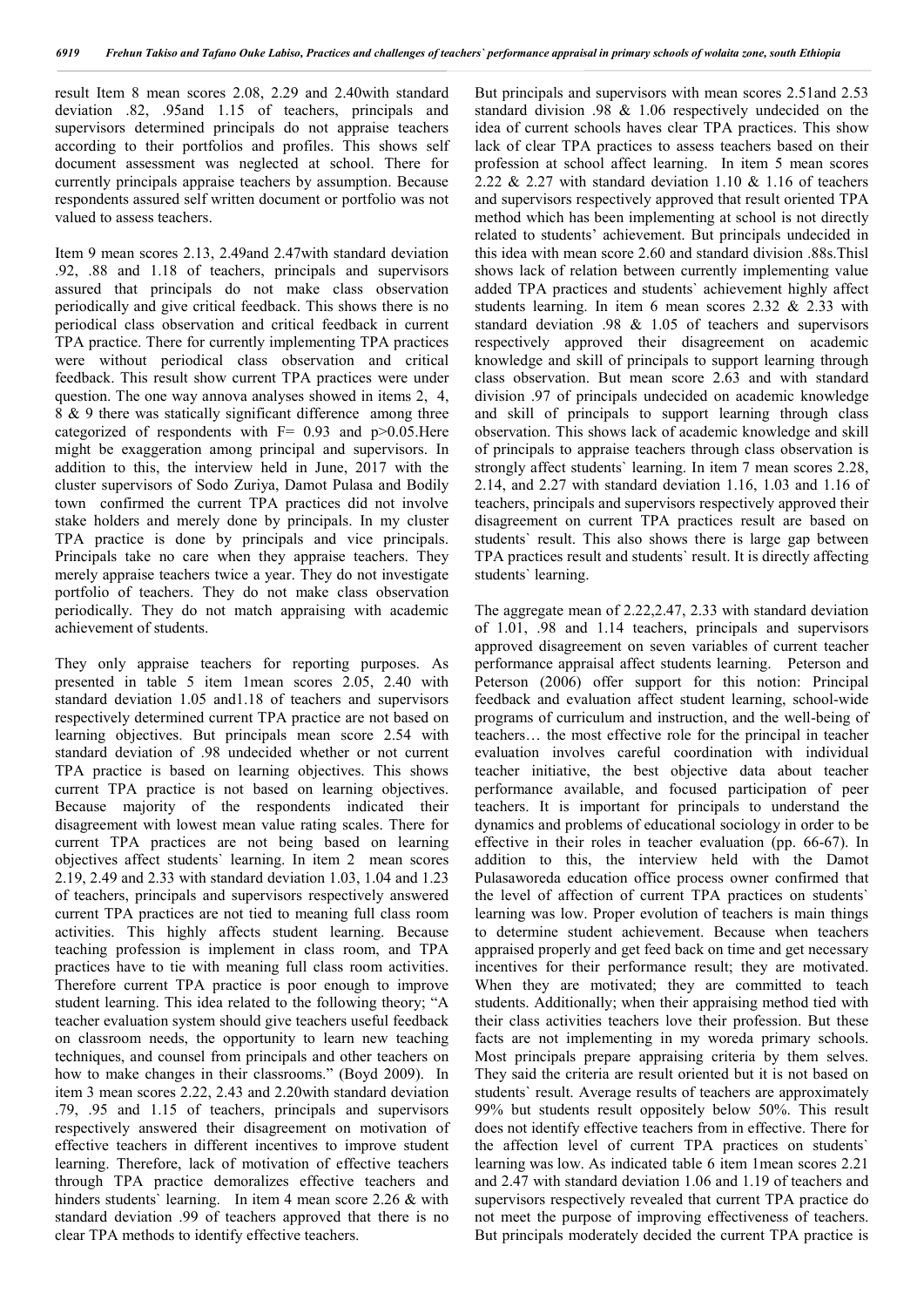either improve or not teachers` effectiveness. This shows current TPA practice does not meet the purpose of improving teachers` effectiveness. As presented in table 6 item 2 mean scores 2.25, 2.23 & 2.40 with standard deviation 1.13, .84 & 1.18 of teachers, principals & supervisors respectively revealed disagreement on effective teachers get reward, recognition and salary increments based on current TPA practices. This indicates effective teachers are not motivated by reward, recognition and salary increment rather than ineffective teachers. There for current TPA practice does not meet motivational purpose. It can be seen in table 6 item 3 mean scores 2.42, 2.23 and 2.33 with standard deviation 1.01, 1.00 and 1.12 of teachers, principals and supervisors respectively revealed school teachers do not develop their professional growth through current TPA practices. This indicates current TPA practice do not meet the developmental purpose of teachers. As presented in table 6 item 4 mean scores 2.33, 2.17  $& 2.20$  with standard deviation .95, .95  $& 1.04$  of teachers, principals and supervisors respectively disagree on current TPA practice identify strength and weakness teachers. This shows current TPA practice does not meet the purpose of identifying strength and weakness of teachers. As presented in table 6 item 5 mean scores 2.22, 2.46 & 2.47 with standard deviation 1.11, .98 & 1.16 of teachers, principals and supervisors respectively revealed disagreement on current TPA practice meet purpose of creating competition among teachers .This shows current TPA practice does not meet the purpose of creating competition among teachers.

It can be seen in table 6 item 6 mean scores 2.33 & 2.43 with standard deviation .94 & .98 of teachers and principals respectively revealed disagreement on current TPA practice meets the purpose of providing feedback and guidance for professional growth of teachers. But supervisors undecided in this idea mean score 2.53 with standard deviation1.13. This shows current TPA practice does not meet the purpose of providing feedback and guidance for teachers' professional growth. The aggregate mean of 2.29, 2.33, and 2.36 with standard deviation of 1.02, .98 and 1.14 teachers, principals and supervisors approved disagreement on six variables with the extent of current teacher performance appraisal meet its purposes. In addition to this, the interview held with the Wolaitazone education department process owner confirmed TPA practices do not meet its purposes. The respondent said that; Basically TPA has its own purpose. Those are to improve teachers' effectiveness, to motivate teachers, to develop teachers, to identify strength and weakness of teachers, to develop computation among teachers and to provide feedback. From these purposes career development is implementing in our zone but other proposes like effectiveness, motivation, competition and providing feed back are not properly implementing (Zone expert, June 2017).

**Factors that affect the implementation of TPA:**  Questionnaire was developed and administrated to teachers, principals and supervisors to study what problems were there when current TPA has been implemented and practiced. The researcher related the challenges with three factors.1, criteria related factor. 2, management related factors. 3, Teachers related factors

**Criteria related factors:** Appraisal has to be against criteria. If a discrepancy between and actual performance is pointed out, the question is whether the expected was fully defined and communicated to the employee. In the absence of such an attempt, the appraisal reports can be questioned. The issue basically to refer to job description. It is true that jobs can be clearly defined at the lower level in the organization hierarchy. However, as one goes up, it becomes more and more difficult to clearly specify the tasks one is supposed to perform (Muhammad, 2013). The other problem related to performance evaluation criteria is lack of standards. The standard used by different department in the organization may not be the same, hence, rating becomes unscientific and employees suffer. Some rates are too liberal while others are too strict causing lack of uniformity (Melaku, 2010). As shown in Table 7, items 1the mean scores are 2.22, 2.34, 2.40 and standard deviations are 1.02, .906, 1.12for respondents teachers, principals & supervisors respectively approved that the current TPA criteria are unable to measures what it intended to measure. There for lack of ability to measure intended objective is the challenges of current TPA practices.As Mathis and Jackson (1997, 341) stressed, performance criteria are standards commonly used for testing or measuring performances. Criteria for evaluating job performances can be classified as trait-based, behavioral based, or results based. From Table 7 item 2 the mean scores are 2.23  $\&$  2.39, and standard deviations are .99  $\&$  1.13 for respondent's teachers & supervisors respectively ratted disagreement on that the current TPA practices` criteriaare appropriate to measure the performance of teachers. But principals ratted undecided with mean score 2.54and with standard deviation of .98.This indicates current TPA practices are inappropriate to measure the performance of teachers. There for inappropriateness is the main criteria related factors which affect current TPA practices. In item 3 the mean scores are2.38 and with standard deviations 1.01 for teachers revealed that schools have no clear TPA criteria to measure performance teachers. But mean scores 2.66 &2.60 with standard deviation .97 & 1.06 of principals and supervisors respectively undecidedthat the schools have clear TPA criteria to measure the performance of teachers.

This shows schools have not clear TPA criteria to measure performance of teachers. There for lack of clear criteria are the main criteria related factors which affect current TPA practices. In item 4 the mean scores are  $2.39 \& 2.43$  with standard deviations 1.12  $& 1.05$  for teachers  $&$  supervisors respectively approved disagreement on that the criteria of current TPA practices areobjectively measures teachers' competence. But mean score 2.60 and standard deviation of .88 of teachers' undecidedwith criteria of current TPA practices measure the competence of teachers. This shows current TPA practices do not objectively measure the competence of teachers. There for inability of current TPA practices criteria to measure competence of teachers are the main factors which hinder the practices of current TPA.According to Armstrong (2009), the criteria for reviewing performance should be balanced between: achievements in relation to objectives; the level of knowledge and skills possessed and applied (competences or technical competencies); behavior in the job as it affects performance (competencies); the degree to which behavior upholds the core values of the organization; day-today effectiveness . As shown in items 5 the mean scores are2.18, 2.26, 2.21with standard deviations of .96,.92, .98 for respondents teachers, principals & supervisors respectively approved disagreement on that the current TPA practices criteria are similar in all schools to measure performance of teachers equally. This show the criteria of current TPA practices are not similar in all schools to appraise all teachers equally. There for lack of similarity in appraisal criteria main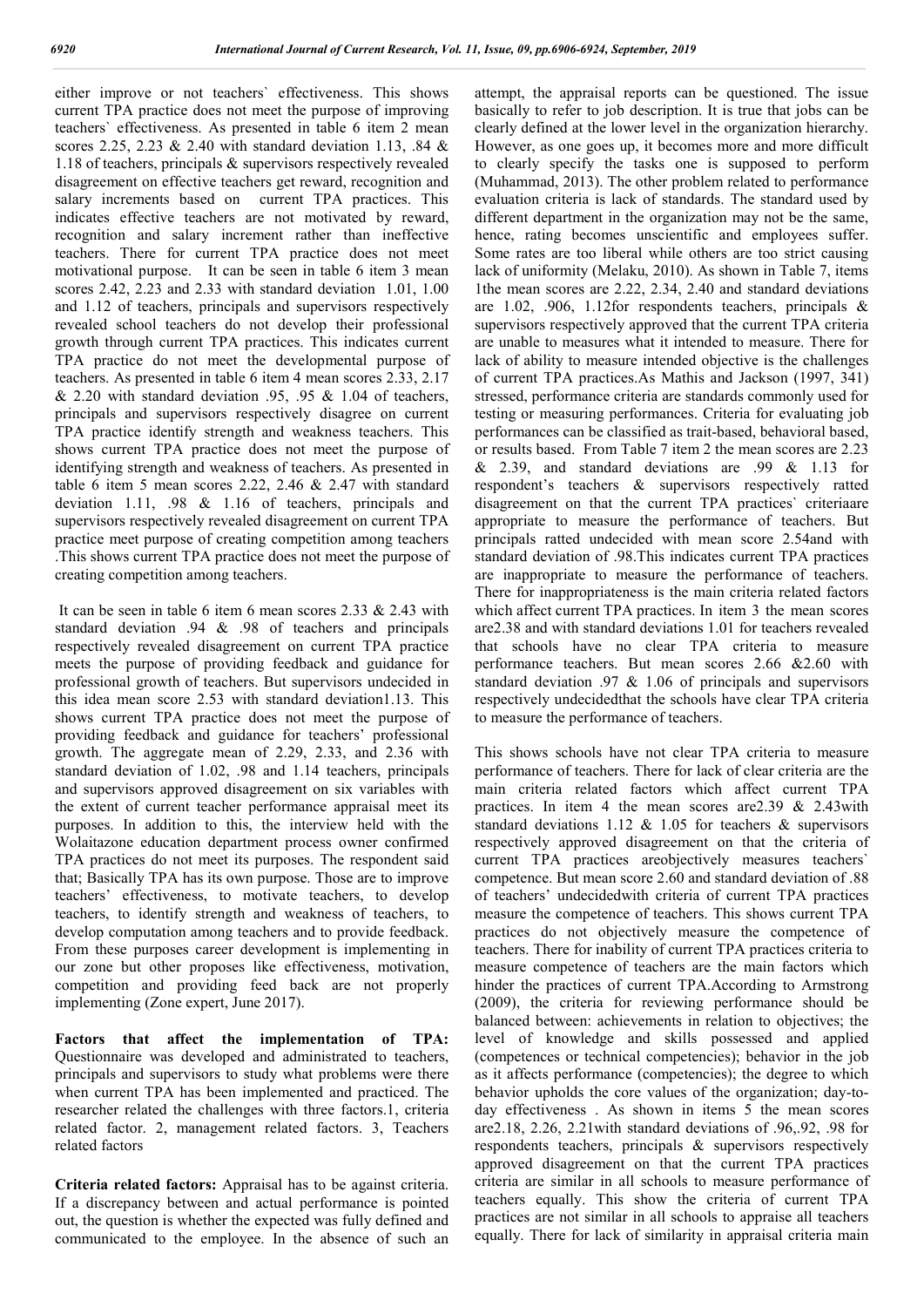factors that hinder the implementation. Generally, criteria are relevant when they measure employees on the most important aspects of their jobs. But there are also problems with these criteria. Mathis and Jackson (1997 pp. 341) again said, jobs usually include many duties and tasks, and so measuring performance usually requires more than one dimension. If the performance criteria leave out some important job duties, they are deficient. If some irrelevant criteria are included in the criteria, the criteria are said to be contaminated. Managers use deficient or contaminated criteria for measuring performance much more than they should. Moreover, from the interview, it was replied that the appraisal criteria set for teachers' evaluation could not measure the skill and job knowledge, attitudes, cooperativeness, loyalty, and teachers' relationship with students and colleagues of the teachers. Furthermore, the current teacher's performance appraisal criteria did not discriminate good performers from poor performers.

In this respect, Swanepoel (2003) argued that for an appraisal system to be successful and effective it must fulfill certain basic criteria or requirements, such as relevance, validity, reliability and discriminability/sensitivity. There for inadequacy and in appropriateness of the appraisal criteria reported by teachers, principals\vice-principals & supervisors was the major appraisal problem. This might resulted from lack of validity and reliability of the appraisal criteria. A set of performance criteria is said to be valid if it accurately measures what it is meant to measure. The validity of an appraisal process heavily depends on its comprehensiveness in assessing teaching quality as defined by the criteria. The variables included in the class observation schedule do not address such important issues as the quantity and quality of content the teacher expects students to learn or the effects of instruction on student attitudes and achievement. Reliability in performance criteria means consistency; that is, two or more evaluators should agree on what a teacher is and is not doing well. In this regard, the classroom observation procedure used in these schools suffers from inadequate information about the quality of teachers" work. In addition to this, the interview held in June, 2017 with the Duguna Fangoworeda Edo Duguna and Sodo Zuriyaworeda Bukama primary school teachers confirmed current TPA practices criteria were not reliable, valid, clear and applicable to measure teachers objectively. They stated that they have been working in this primary school for 20 years I do not know clear criteria of TPA practices. Before 1996 e.c teachers, principals, parents and students participate in school TPA practices. But since 1997 E.C TPA only has done by principals or vice-principals. Not only appraising teachers by him but also create, change and modify TPA criteria by him. When principals transfer from one school to another school the criteria is changing with him. There for, theysaid that they have not seen reliable, valid, clear and applicable criteria which objectively measure teachers in this 20 years.

**Management related factories:** According to Harris (1986), the most neglected needs for better TPA is that felt by administrators, school principals and department heads. Supporting this, Ivancevich (1989) asserts that those who oppose the use of formal PAS argue that , it increases paper work and bureaucracy without benefiting teachers (system problem); appraisers have a problems with reaching decisions about the performance level of teachers (appraiser problem), and teachers who are not appraised in the performance category

experience a reverse motivation (teacher problem. As presented in table 8, item 1 mean score 2.24 and standard deviation .95 of teachers revealed principals made bias when they appraise teachers. More over with ratted mean score 2.53 and standard division of 1.06 of supervisors moderately agree on principals do not make bias when the appraise teachers. But weighted mean score 3.24 and with standard deviations of .95 principals revealed their agreement on teachers do not make bias when principals appraise teachers. This indicates bias made by principals when they appraise teachers is one of management related factors which affect the implementation current TPA practices. According to Melaku (2013), as a result of the lack of the necessary knowledge, skill and experience appraisers commit a variety of errors, some of which are the halo effect, recent behavior error, similar to me error and contrast error.

According to item 2 mean scores 2.33, 2.46 & 2.40 with standard deviation .97, .98 & 1.18 of teachers, principals and supervisors respectively approved disagreement on item principals implement class observation guide line properly and giving critical feedback. This indicates principals do not implement class observation guide line properly and give critical feedback. There for lack of implementing class observation guide line properly and critical feedback was management related factors which affect implementation of current TPA practice. It can be seen in item 3 mean score 3.06 with standard deviation .97 of principals show agreement on idea of principals use TPA as controlling tools. But principals and supervisors revealed disagreement on the idea of principals use TPA practice as controlling tools. According to majority of respondents principals use TPA practice as controlling tools. There for use of TPA practice as controlling tool is management related factors which affect current TPA practices. According to item 4 mean scores 2.35 & 2.33 with standard deviation 1.04 & .98 of teachers and principals answered disagreement on the idea of principals appraising system is attracting and motivating teachers. But mean score 2.51 and standard deviation 1.09 of teachers moderately agree on appraising system of principals attractive and motivate teachers. This shows appraising method of principals did not attractive and motivate teachers.

There for lack of attractive and motivating appraising method principals were management related factors which hinder the implementation of current TPA practices. As shown in item 5 mean scores 2.35 & 2.27 with standard deviation of 1.03 & 1.04 of teachers and principals respectively rated disagreement on principals made timely appraisals and give critical feedback. But mean score 2.51 & standard division .95 of principals moderately agree on principals made timely appraisal and give critical feedback. This indicates principals did not make timely appraisals and give critical feedback. There for lack of timely appraisals and critical feedback management related factors that affect current TPA practices. According to item 6 mean scores 2.37, 2.23 & 2.13 with standard deviation .97, .84 & 1.12 of teachers, principals and supervisors respectively revealed disagreement on the discussion between teachers and principals in result of current TPA practices. This show there was not discussion between teachers and principals on the result TPA. There for lack of discussion between teachers and principals management related factors hinder implementation of current TPA practices.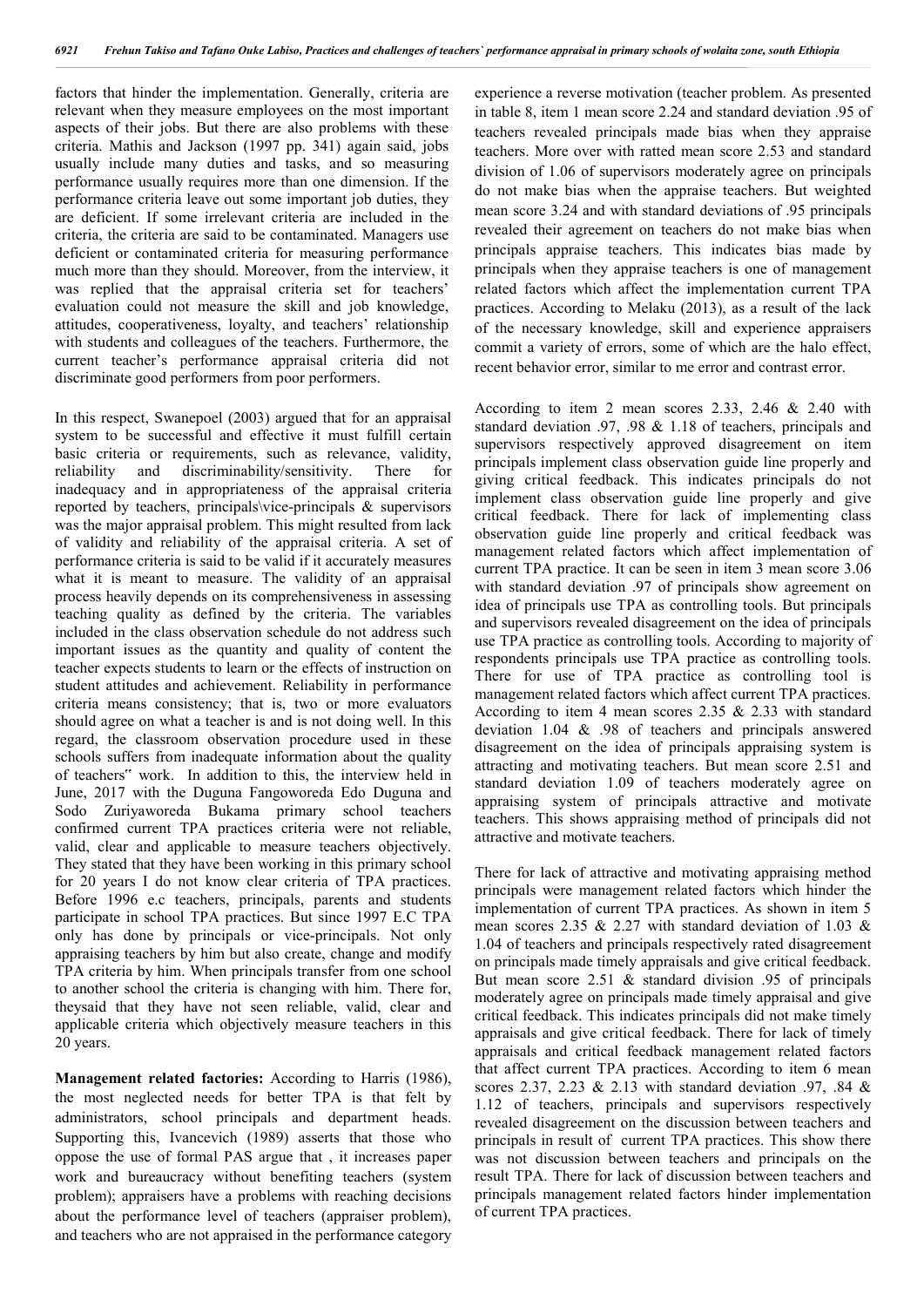Writers in the field of TPA (for example Dessler, 2005) suggest that the involvement of employees in establishing objectives before appraisal takes place may motivate the employees in achieving those objectives, because they have participated in setting them. In addition to this, the interview held with Kindo Didayeworeda Halali cluster schools supervisor revealed that management related factors like unfair measurement of principals, negative approach of principals, lack of discussion between teachers and principal, lack of continuous assessment and critical feedbacks were highly affect current TPA practices. Management related problems are critical problems in my cluster schools. The causes of these problems are unfair measurement of principals, negative approach of principals, lack of discussion between teachers and principals, lack of continuous assessment and critical feedback .These problem have been directly affecting current TPA implementation in my cluster schools. As presented in table 9 item 1mean scores 2.25, 2.29 and 2.33 with standard deviation .99, .98 and.97 of teachers, principals and supervisors respectively approved disagreement that teacher have positive attitude on current TPA practices. This shows teachers have negative attitudes on current TPA practices. Therefore negative attitudes of teachers on current TPA practices affect the implementation of it. According item 2 2.24, 2.17 & 2.40 with standard deviation .99, .82 & .98 of teachers, principals and supervisors respectively determined disagreement on teachers are motivated and satisfied on current TPA practices. This indicates teachers were not motivated and satisfied on current TPA practices. There for lack of teachers` motivation and satisfaction hinder the implementation of current TPA practices. As indicated item 3 mean scores 2.27, 2.29 & 2.20 with standard deviation .95, .96 & .94 of teachers, principals and supervisors respectively answered disagreement on teachers are involved on current TPA practices. This indicates teachers were not involved on current TPA practices. There for lack of teachers' involvement on current TPA practices affect the implementation of it.As Youngs and Grootenboer (2003) state, teachers perceive their performance appraisal system in a more positive way if they have been collaboratively involved in their organizations' self-review and refining of the performance appraisal system. Similarly, staff will engage more willingly if they are involved in the setting of their own goals (Piggot-Irvine, 2010).

According to item 4 mean scores  $2.16$ ,  $2.26 \& 2.27$  with standard deviation .84, .85 & .88 of teachers, principals and supervisors respectively approved disagreement on teachers know purposes of current TPA practices and work for success of it. This indicates teachers did not know the purposes of current TPA practices properly and did not work for the success of it. There for lack of teachers` knowledge on the purposes current TPA practices and not working for its success affect the implementation of current TPA practices. The one way anova analyses also showed there was no statically significant difference among three categorized of teachers, principals and supervisors. Because  $F=5.59$  and  $p<0.05$ indicates clear perception of respondents. In this respect, (Pimpa, 2005) argued that if purposes of TPA are not well communicated to and shared by stakeholders they might instill negative repercussions. Lack of knowledge among parties involved in TPA mainly may come from failure by the responsible to community the objectives of TPA. In line with this, a study in Thailand has revealed that the failure to communicate the objective of performance appraisal, from the Ministry of Education to teachers, to be the key problem leading to the negative attitude towards the system. According to (Seyfarth, 2002, p. 153) teachers should be informed about and understand the means by which they will be evaluated and that the evaluation should take into account any factors that affect evaluation results.

In addition to this, the interview held with Damot Pulasaworeda, Shanto primary school teacher revealed that teacher related factors like negative attitudes on TPA, lack of motivation, lack of involvement on TPA process and knowledge gap on the purposes of TPA hinder the implementation of TPA in primary schools. They stated that they have been working for long time in primary schools and saw different teachers` evaluation criteria in different times; certain time teachers evaluated by staff, students and parents. Teachers did not accept this method of appraising. Then result oriented TPA has come. In this appraising method teachers are evaluated by principals or vice-principals. Principals merely appraise teachers; they do not participate and tell why they appraise teachers. Most of the time they said teachers were appraised for career development but no one teacher fail in career development. They said teacher who score above 95% would be rewarded. But the concluded almost all teachers in their schools score 99% and above. No body of them rewarded. There for teachers were demotivated, and did not give care for current TPA*.*

**Summary of the Major Findings:** The purpose of this study was to asses practices and challenges associated with the TPA implementation in government primary schools of Wolaita zone. This was the intent to find out the strength and weakness of the implementation of TPA and to propose ways to alleviate the problems. To meet the objectives of the study the basic research questions were addressed here under:-

- How do current TPA practices implement in primary schools of wolaita zone?
- To What extent current TPA practices affect students` learningin primary schools of wolaita zone?
- To what extent current TPA practices meet its` purpose in primary schools of wolaita zone?
- What are factors that affecting the implementation of current TPA practices in primary schools of wolaita zone?

The study used descriptive survey design. To address the basic questions raised, the researcher reviewed the relevant literature, and prepared questionnaire to collect data from fifteen primary schools of Wolaita zone. The closed-ended questionnaire and interview was designed to gather relevant information from selected teachers, principals\vice-principals, supervisors and process owners in woreda or zone education departments. After the questionnaire evaluated by the thesis advisor, and the necessary corrections have made and pilot –tested, then it was distributed to 5 supervisors, 35 principals\vice principals, and 150 teachers. All respondents are fill in and returned the questionnaire. Then the data were presented in tabular form, recorded, and analyzed using means scores, weighted mean scores, and percentage. Based on the data presented, analyzed and interpreted, the following major findings were identified and presented as follows:

 Majority of the respondents revealed that current TPA practices have not been done by school committee like department heads, PTSA, principals and other stake holders' participation;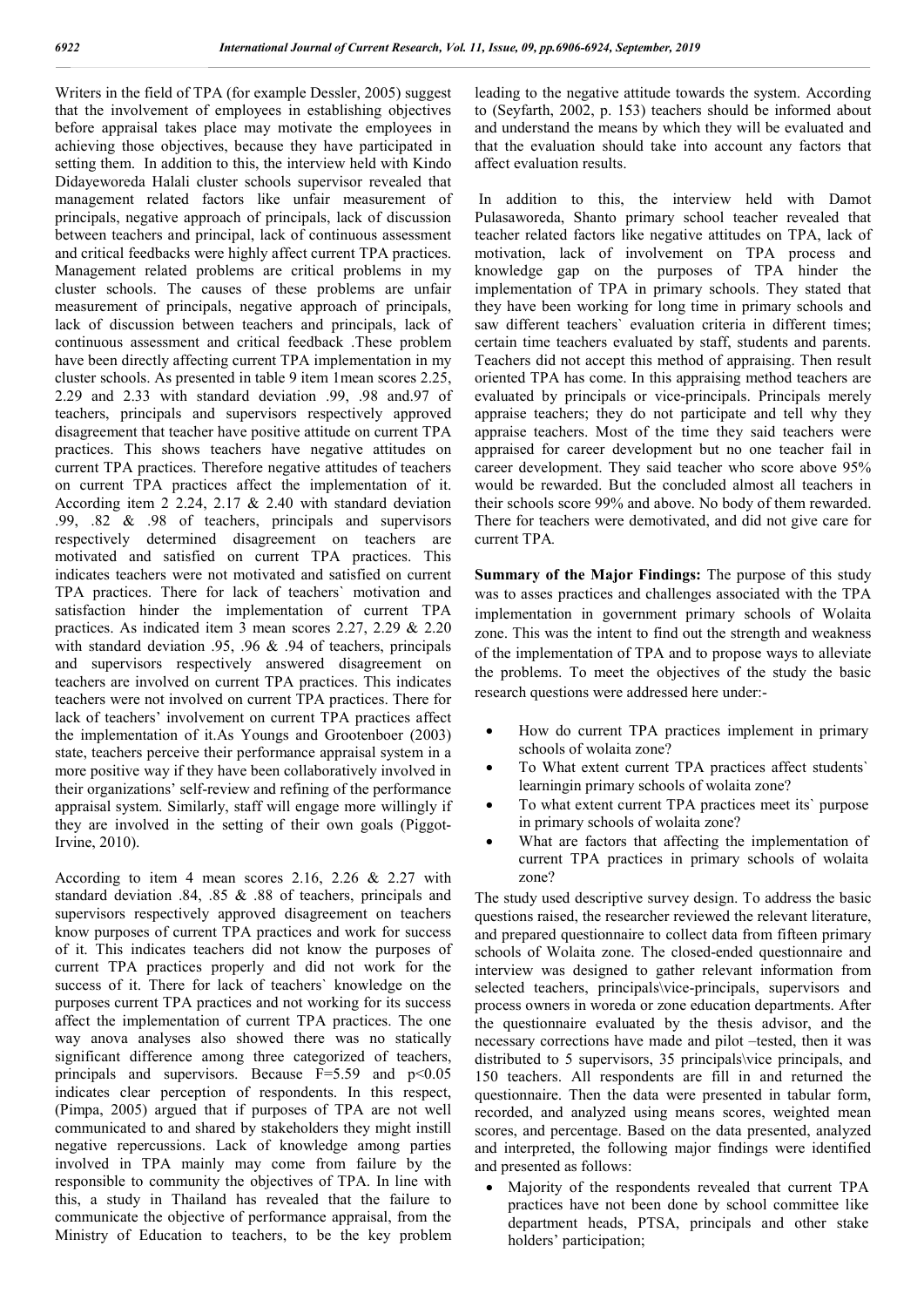- Majority of the respondents revealed there was no periodic and continuous appraising system with critical feedback TPA practices in primary schools of wolaita zone.
- According to majority of respondents current teacher performance appraisal practices do not focused on students` result;
- Almost all respondents were confirmed that principals do not appraise teachers according to their portfolios and, also lacks knowledge and skills to appraise teachers.
- Most of respondents were approved that current TPA practices do not based on administrative, motivational and developmental purpose.
- The majority of respondents confirmed that current TPA practice were not tied to meaning full class room activities and learning objectives ;
- According to majority of respondents effective teachers were not motivated in different incentives through TPA practices to enhance teaching learning process.; there were no clear TPA practices to assess teachers based on their profession; it was not directly related to students' achievement; lack of academic knowledge and skill of principals to appraise teachers through class observation; and
- It was evidenced that there was large gap between TPA practices result and students` result
- As reported by the majority of teachers, principals and supervisors current TPA practices do not meet the purposes of teachers` effectiveness, teachers` motivation in different incentives, identification of strength and weakness of teachers, creation of competition among teachers and providing of critical feedback and guidance for professional growth.
- With regards to criteria related factors the majority of respondents confirmed that criteria were unable to measures what it intended to measure; criteria were inappropriate to measure the performance of teachers; criteria were not clear to measure performance of teachers; the criteria did not measure competence of teachers; criteria were not similar in all schools to appraise all teachers equally. There current TPA practices criteria lack reliability and validity.
- It was evidenced that the majority of respondents considered management related factors like personal bias, lack of proper guide line and critical feedback, using TPA practices as controlling tool, negative approaches of principals, lack of timely appraisal and lack of discussion between teachers and principals on results of TPA were the main management related factors which hinders the implementation of current TPA practices.
- Most of respondents confirmed that teachers related factors like negative attitudes of teachers, lack of motivation and satisfaction of teachers, lack of teachers' involvement in TPA process, lack of teachers` knowledge on the purposes of TPA practices and not working for the success of it were main factors which hinder the implementation of current TPA practices related to teachers.

### **Conclusion**

**Based on the findings in this study, the following conclusions were drawn**: Finding indicates that current teachers` performance appraisal implementation in primary schools of wolaita Zone is poor. Because principals merely appraise teachers; they did not participate other stake holders like teachers, students and department heads; there is no summative and formative appraising method, lack of critical feedback, no match with student achievement, not based on teachers` portfolio and TPA practices have no committee to implement it. According to the study influence of current TPA practices on students' achievement were low; because it did not tied with meaning full class activities and students learning objectives to assure quality of education. Effective teachers did motivate to enhance students result; because they did mot get salary increment, recognition career development and other results rather than ineffective teachers. There for; lack of teachers` motivation has negative influence on students` achievement. As revealed school performance appraisal practice does not meet its purposes like teachers effectiveness, teacher motivation in different incentives, identification of strength and weakness of teachers, creation of computation among teachers and provision of critical feed back and guidance. This was because the result indicated nothing was done to make teachers effective, none of effective teachers got different inceptives rather than ineffective one; none of school teachers has potential computation with each other and teachers did not get critical feedback and guidance. According to study factors that affect the implementation of TPA were Criteria related factors like lack of validity and reliability of the appraisal criteria; Management related factors like personal bias, lack of proper guide line and critical feedback, using TPA practices as controlling tool, negative approaches of principals; and teachers related factors like negative attitudes of teachers, lack of motivation and satisfaction of teachers, lack of teachers involvement in TPA process, lack of teachers` knowledge on the purposes of TPA practices and not working for the success of it. Generally, from the research finding the researcher conclude that the performance appraisal practice is ineffective, does not relate with students` achievement, does not meet the intended objective, and also it has implementation problems which related with criteria, management and teachers.

#### **Recommendation**

In the light of the study, the current Teachers' Performance Appraisal Practice of Wolaita zone primary Schools have an indication that the system has something wrong. So it is the right time to look for solutions to improve the existing situation. Concerning this, the following are recommended: To assure quality of education the most important person is

teacher. To make education quality the first thing is qualification of teachers. There for qualification of teachers` performance can be brought by proper assessment teachers. Proper assessment is assessment which involves different stake holders. It is better for principals to participating stake holder in TPA practices. There have to school teachers` appraisal committee. One of the major stakeholders in the school performance appraisal is teachers and for the right implementation of the school teachers` performance appraisal practice those teachers may involve in the modification of the guideline and objective setting. The school management is better to make summative and formative appraisal method and has to give critical feedback after the classroom observation immediately. So as to show the teachers what problems they have and how they solve it. The school management should use the performance appraisal regarding to teachers professional development by using the practice as problem identification mechanism and also use it as quality improver by framing